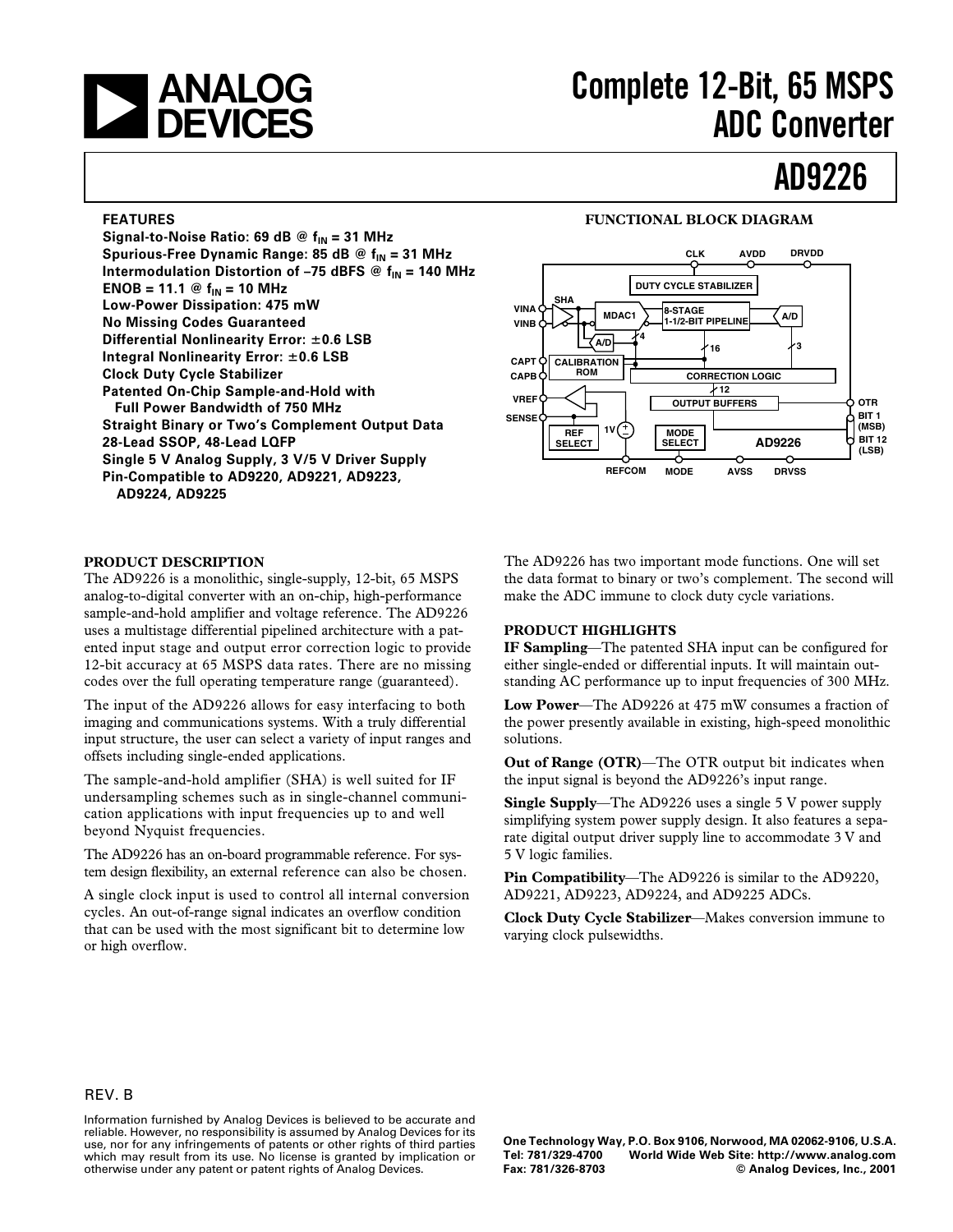# **AD9226–SPECIFICATIONS**

**CONDENSITY IS A CONDUMNATIONS** (AVDD = 5 V, DRVDD = 3 V, f<sub>SAMPLE</sub> = 65 MSPS, VREF = 2.0 V, Differential inputs, T<sub>MIN</sub> to T<sub>MAX</sub> unless otherwise

| Parameter                                                                                                                                                                                                                                               | Temp                                                                                                         | <b>Test Level</b>                                                                              | Min          | Typ                                              | Max                               | Unit                                                                                                                                                                      |
|---------------------------------------------------------------------------------------------------------------------------------------------------------------------------------------------------------------------------------------------------------|--------------------------------------------------------------------------------------------------------------|------------------------------------------------------------------------------------------------|--------------|--------------------------------------------------|-----------------------------------|---------------------------------------------------------------------------------------------------------------------------------------------------------------------------|
| <b>RESOLUTION</b>                                                                                                                                                                                                                                       |                                                                                                              |                                                                                                | 12           |                                                  |                                   | <b>Bits</b>                                                                                                                                                               |
| <b>ACCURACY</b><br>Integral Nonlinearity (INL)<br>Differential Nonlinearity (DNL)<br>No Missing Codes Guaranteed<br>Zero Error<br>Gain Error                                                                                                            | Full<br>$25^{\circ}$ C<br>Full<br>$25^{\circ}$ C<br>Full<br>Full<br>$25^{\circ}$ C<br>$25^{\circ}$ C<br>Full | $\ensuremath{\text{V}}$<br>I<br>V<br>I<br>I<br>$\mathbf V$<br>I<br>I<br>V                      | 12           | $\pm 0.6$<br>±0.6<br>$\pm 0.3$<br>$\pm 0.6$      | ±1.6<br>±1.0<br>±1.4<br>$\pm 2.0$ | <b>LSB</b><br><b>LSB</b><br><b>LSB</b><br><b>LSB</b><br><b>Bits</b><br>% FSR<br>% FSR<br>% FSR<br>$\%$ FSR                                                                |
| TEMPERATURE DRIFT<br>Zero Error<br>Gain Error <sup>1</sup><br>Gain Error <sup>2</sup><br>POWER SUPPLY REJECTION                                                                                                                                         | Full<br>Full<br>Full                                                                                         | V<br>$\mathbf V$<br>$\ensuremath{\mathbf{V}}$                                                  |              | $\pm 2$<br>±26<br>±0.4                           |                                   | ppm/°C<br>ppm/°C<br>ppm/°C                                                                                                                                                |
| AVDD $(5 V \pm 0.25 V)$                                                                                                                                                                                                                                 | Full<br>$25^{\circ}$ C                                                                                       | V<br>I                                                                                         |              | $\pm 0.05$                                       | ±0.4                              | % FSR<br>$%$ FSR                                                                                                                                                          |
| <b>INPUT REFERRED NOISE</b><br>$VREF = 1.0 V$<br>$VREF = 2.0 V$                                                                                                                                                                                         | Full<br>Full                                                                                                 | V<br>V                                                                                         |              | 0.5<br>0.25                                      |                                   | LSB rms<br>LSB rms                                                                                                                                                        |
| <b>ANALOG INPUT</b><br>Input Span (VREF = $1 V$ )<br>$(VREF = 2 V)$<br>Input (VINA or VINB) Range<br>Input Capacitance                                                                                                                                  | Full<br>Full<br>Full<br>Full                                                                                 | $\mathbf V$<br>V<br>IV<br>V                                                                    | $\mathbf{0}$ | $\mathbf{1}$<br>$\overline{c}$<br>$\overline{7}$ | <b>AVDD</b>                       | $V p-p$<br>$\rm V$ p-p<br>V<br>pF                                                                                                                                         |
| INTERNAL VOLTAGE REFERENCE<br>Output Voltage (1 V Mode)<br>Output Voltage Tolerance (1 V Mode)<br>Output Voltage (2.0 V Mode)<br>Output Voltage Tolerance (2.0 V Mode)<br>Output Current (Available for External Loads)<br>Load Regulation <sup>3</sup> | Full<br>$25^{\circ}$ C<br>Full<br>$25^{\circ}$ C<br>Full<br>Full<br>$25^{\circ}$ C                           | V<br>$\mathbf I$<br>$\mathbf V$<br>$\bf{I}$<br>V<br>V<br>I                                     |              | 1.0<br>2.0<br>1.0<br>0.7                         | ±15<br>±29<br>1.5                 | $\mathbf V$<br>mV<br>$\mathbf{V}$<br>mV<br>mA<br>mV<br>mV                                                                                                                 |
| REFERENCE INPUT RESISTANCE                                                                                                                                                                                                                              | Full                                                                                                         | $\mathbf V$                                                                                    |              | 5                                                |                                   | $k\Omega$                                                                                                                                                                 |
| <b>POWER SUPPLIES</b><br><b>Supply Voltages</b><br><b>AVDD</b><br><b>DRVDD</b><br><b>Supply Current</b><br>IAVDD <sup>4</sup><br>IDRVDD <sup>5</sup>                                                                                                    | Full<br>Full<br>Full<br>$25^{\circ}$ C<br>Full<br>$25^{\circ}$ C                                             | V<br>$\ensuremath{\mathbf{V}}$<br>$\ensuremath{\text{V}}$<br>I<br>$\ensuremath{\text{V}}$<br>I | 4.75<br>2.85 | 5<br>86<br>14.6                                  | 5.25<br>5.25<br>90.5<br>16.5      | $V$ ( $\pm$ 5% AVDD Operating)<br>$V$ ( $\pm$ 5% DRVDD Operating)<br>mA (2 V External VREF)<br>mA (2 V External VREF)<br>mA (2 V External VREF)<br>mA (2 V External VREF) |
| POWER CONSUMPTION <sup>4, 5</sup>                                                                                                                                                                                                                       | Full<br>$25^{\circ}\textrm{C}$                                                                               | $\ensuremath{\text{V}}$<br>I                                                                   |              | 475                                              | 500                               | mW (2 V External VREF)                                                                                                                                                    |

#### NOTES

1 Includes internal voltage reference error.

2 Excludes internal voltage reference error.

 $3$ Load regulation with 1 mA load current (in addition to that required by the AD9226).

 $4$ AVDD = 5 V

 $5DRVDD = 3 V$ 

Specifications subject to change without notice.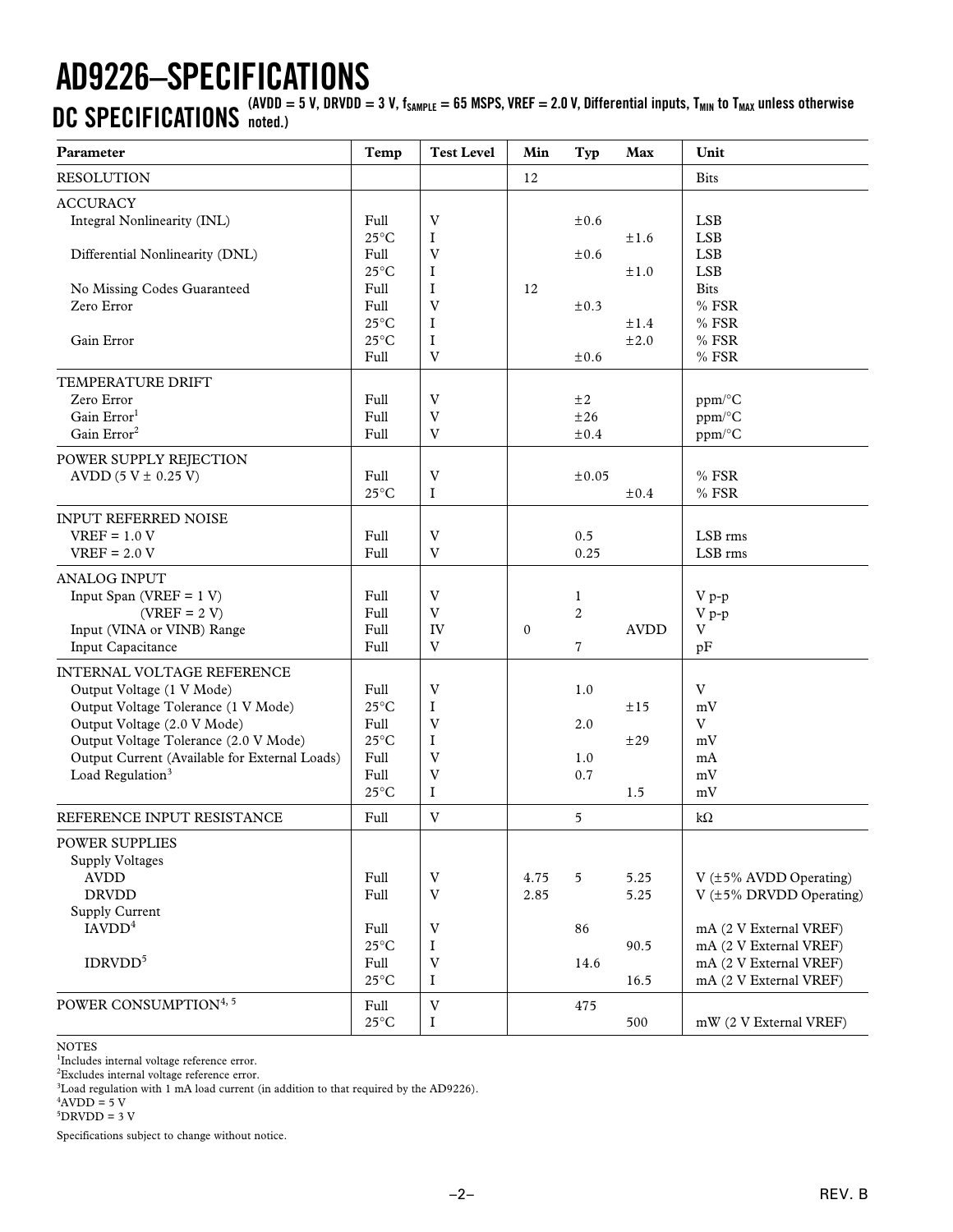| <b>Parameters</b>                                                     | Temp | <b>Test Level</b> | Min                    | Typ | Max                    | Unit                    |
|-----------------------------------------------------------------------|------|-------------------|------------------------|-----|------------------------|-------------------------|
| LOGIC INPUTS (Clock, DFS <sup>1</sup> , Duty Cycle <sup>1</sup> , and |      |                   |                        |     |                        |                         |
| Output $Enable1$ )                                                    |      |                   |                        |     |                        |                         |
| High-Level Input Voltage                                              | Full | IV                | 2.4                    |     |                        | V                       |
| Low-Level Input Voltage                                               | Full | IV                |                        |     | 0.8                    | V                       |
| High-Level Input Current ( $V_{IN}$ = AVDD)                           | Full | IV                | $-10$                  |     | $+10$                  | μA                      |
| Low-Level Input Current ( $V_{IN} = 0 V$ )                            | Full | IV                | $-10$                  |     | $+10$                  | μA                      |
| Input Capacitance                                                     | Full | V                 |                        | 5   |                        | pF                      |
| Output Enable <sup>1</sup>                                            | Full | IV                | <b>DRVDD</b><br>$-0.5$ |     | <b>DRVDD</b><br>$+0.5$ | $\overline{\mathbf{V}}$ |
|                                                                       |      |                   | 2                      |     | 2                      |                         |
| LOGIC OUTPUTS (With DRVDD = $5 V$ )                                   |      |                   |                        |     |                        |                         |
| High-Level Output Voltage ( $I_{OH}$ = 50 µA)                         | Full | IV                | 4.5                    |     |                        | V                       |
| High-Level Output Voltage ( $I_{OH}$ = 0.5 mA)                        | Full | IV                | 2.4                    |     |                        | V                       |
| Low-Level Output Voltage ( $I_{\text{OL}} = 1.6$ mA)                  | Full | IV                |                        |     | $0.4\,$                | V                       |
| Low-Level Output Voltage ( $I_{OL}$ = 50 $\mu$ A)                     | Full | IV                |                        |     | 0.1                    | V                       |
| Output Capacitance                                                    |      |                   |                        | 5   |                        | pF                      |
| LOGIC OUTPUTS (With DRVDD = $3 V$ )                                   |      |                   |                        |     |                        |                         |
| High-Level Output Voltage ( $I_{OH}$ = 50 µA)                         | Full | IV                | 2.95                   |     |                        | V                       |
| High-Level Output Voltage ( $I_{OH} = 0.5$ mA)                        | Full | IV                | 2.80                   |     |                        | V                       |
| Low-Level Output Voltage ( $I_{\text{OL}} = 1.6$ mA)                  | Full | IV                |                        |     | 0.4                    | V                       |
| Low-Level Output Voltage ( $I_{OL}$ = 50 $\mu$ A)                     | Full | IV                |                        |     | 0.05                   | V                       |

### **DIGITAL SPECIFICATIONS** (AVDD = 5 V, DRVDD = 3 V, f<sub>SAMPLE</sub> = 65 MSPS, VREF = 2.0 V, T<sub>MIN</sub> to T<sub>MAX</sub>, unless otherwise noted.)

**NOTES** 

<sup>1</sup>LQFP package.

Specifications subject to change without notice.

### **SWITCHING SPECIFICATIONS** (T<sub>MIN</sub> to T<sub>MAX</sub> with AVDD = 5 V, DRVDD = 3 V, C<sub>L</sub> = 20 pF)

| <b>Parameters</b>                | Temp | <b>Test Level</b> | Min   | Typ | Max | Unit         |
|----------------------------------|------|-------------------|-------|-----|-----|--------------|
| Max Conversion Rate              | Full | VI                | 65    |     |     | MHz          |
| Clock Period <sup>1</sup>        | Full |                   | 15.38 |     |     | ns           |
| $CLOCK$ Pulsewidth $High2$       | Full |                   |       |     |     | ns           |
| $CLOCK$ Pulsewidth $Low2$        | Full |                   |       |     |     | ns           |
| Output Delay                     | Full |                   | 3.5   |     |     | ns           |
| Pipeline Delay (Latency)         | Full |                   |       |     |     | Clock Cycles |
| Output Enable Delay <sup>3</sup> | Full |                   |       | 15  |     | ns           |

NOTES

<sup>1</sup>The clock period may be extended to 10 µs without degradation in specified performance @ 25°C.

2 When MODE pin is tied to AVDD or grounded, the AD9226 SSOP is not affected by clock duty cycle.

<sup>3</sup>LQFP package.

Specifications subject to change without notice.



Figure 1. Timing Diagram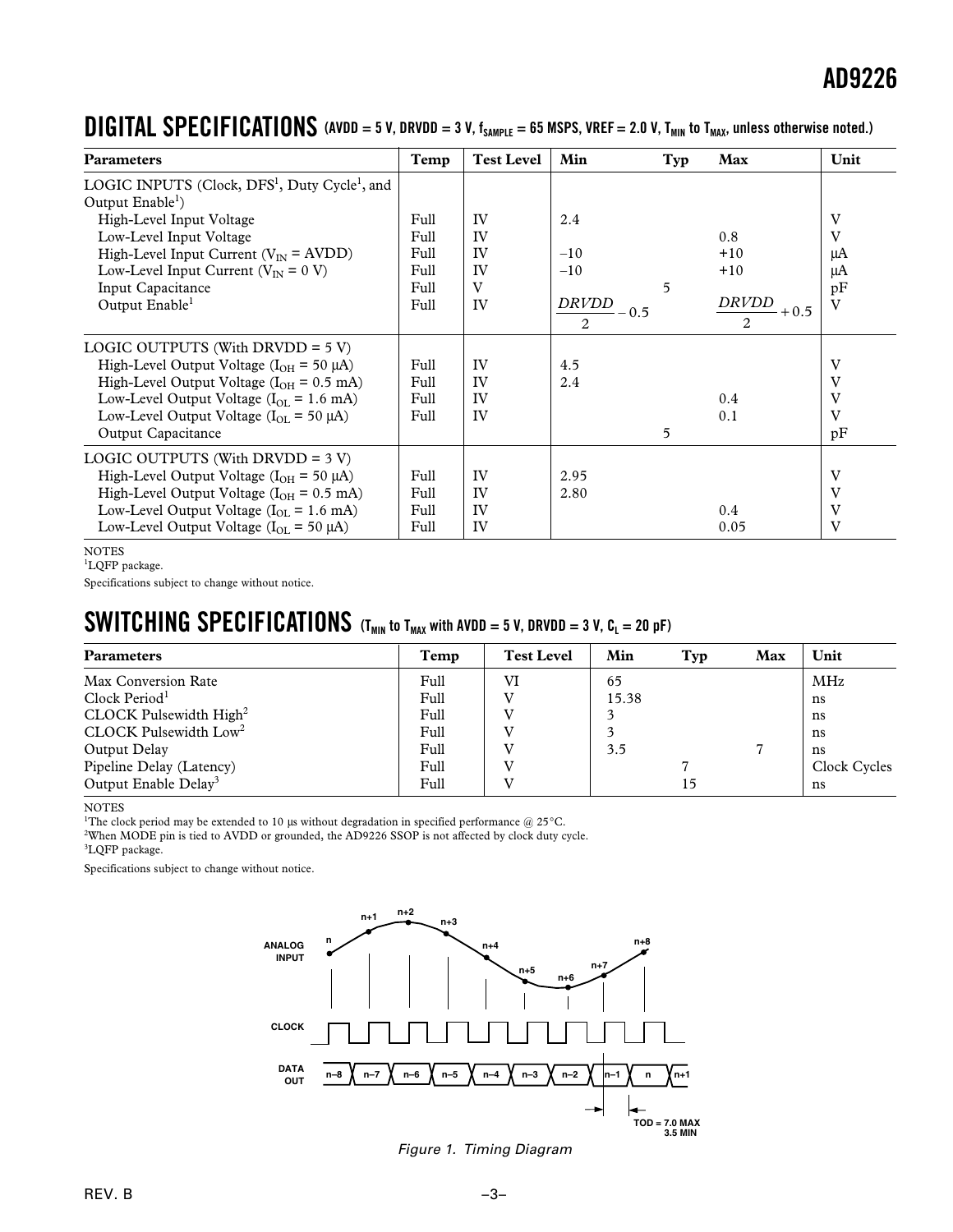# **AD9226–SPECIFICATIONS**

AC SPECIFICATIONS (AVDD = 5 V, DRVDD = 3 V, f<sub>SAMPLE</sub> = 65 MSPS, VREF = 2.0 V, T<sub>MIN</sub> to T<sub>MAX</sub>, Differential Input unless otherwise noted.)

| Parameter                            | Temp                  | <b>Test Level</b>         | Min  | Typ     | Max     | Unit       |
|--------------------------------------|-----------------------|---------------------------|------|---------|---------|------------|
| SIGNAL-TO-NOISE RATIO                |                       |                           |      |         |         |            |
| $f_{IN}$ = 2.5 MHz                   | Full                  | $\overline{V}$            |      | 68.9    |         | dBc        |
|                                      | $25^{\circ}$ C        | I                         | 68   |         |         | dBc        |
| $f_{IN}$ = 15 MHz                    | Full                  | $\overline{V}$            |      | 68.4    |         | dBc        |
|                                      | $25^{\circ}$ C        | $\bf{I}$                  | 67.4 |         |         | dBc        |
| $f_{IN}$ = 31 MHz                    | Full                  | $\mathbf V$               |      | 68      |         | dBc        |
| $f_{IN}$ = 60 MHz                    | Full                  | $\overline{V}$            |      | 68      |         | dBc        |
| $f_{IN}$ = 200 MHz <sup>1</sup>      | Full                  | V                         |      | 65      |         | dBc        |
| SIGNAL-TO-NOISE RATIO AND DISTORTION |                       |                           |      |         |         |            |
| $f_{IN}$ = 2.5 MHz                   | Full                  | $\mathbf V$               |      | 68.8    |         | dBc        |
|                                      | $25^{\circ} \text{C}$ | I                         | 67.9 |         |         | dBc        |
| $f_{IN}$ = 15 MHz                    | Full                  | $\mathbf V$               |      | 68.3    |         | dBc        |
|                                      | $25^{\circ}$ C        | $\bf{I}$                  | 67.3 |         |         | dBc        |
| $\rm f_{IN}$ = 31 MHz                | Full                  | $\mathbf V$               |      | 67      |         | dBc        |
| $f_{IN}$ = 60 MHz                    | Full                  | $\overline{V}$            |      | 67      |         | dBc        |
| $f_{IN}$ = 200 MHz <sup>1</sup>      | Full                  | $\overline{V}$            |      | 60      |         | dBc        |
| TOTAL HARMONIC DISTORTION            |                       |                           |      |         |         |            |
| $f_{IN}$ = 2.5 MHz                   | Full                  | $\ensuremath{\text{V}}$   |      | $-84$   |         | dBc        |
|                                      | $25^{\circ}$ C        | I                         |      |         | $-77.0$ | dBc        |
| $f_{IN}$ = 15 MHz                    | Full                  | $\mathbf V$               |      | $-82.3$ |         | dBc        |
|                                      | $25^{\circ}$ C        | $\mathbf I$               |      |         | $-76.0$ | dBc        |
| $\rm f_{IN}$ = 31 MHz                | Full                  | $\mathbf V$               |      | $-68$   |         | dBc        |
| $f_{IN}$ = 60 MHz                    | Full                  | $\overline{V}$            |      | $-68$   |         | dBc        |
| $f_{IN}$ = 200 MHz <sup>1</sup>      | Full                  | $\boldsymbol{\mathrm{V}}$ |      | $-61$   |         | dBc        |
| SECOND AND THIRD HARMONIC DISTORTION |                       |                           |      |         |         |            |
| $f_{IN}$ = 2.5 MHz                   | Full                  | $\ensuremath{\text{V}}$   |      | $-86.5$ |         | dBc        |
|                                      | $25^{\circ}$ C        | I                         |      |         | $-78$   | dBc        |
| $f_{IN}$ = 15 MHz                    | Full                  | $\mathbf V$               |      | $-86.7$ |         | dBc        |
|                                      | $25^{\circ}$ C        | $\mathbf I$               |      |         | $-76$   | dBc        |
| $\rm f_{IN}$ = 31 MHz                | Full                  | $\mathbf V$               |      | $-83$   |         | dBc        |
| $f_{IN}$ = 60 MHz                    | Full                  | $\mathbf V$               |      | $-82$   |         | dBc        |
| $f_{IN}$ = 200 MHz <sup>1</sup>      | Full                  | $\ensuremath{\text{V}}$   |      | $-75$   |         | dBc        |
| SPURIOUS FREE DYNAMIC RANGE          |                       |                           |      |         |         |            |
| $f_{IN}$ = 2.5 MHz                   | Full                  | $\mathbf V$               |      | 86.4    |         | dBc        |
|                                      | $25^{\circ}$ C        | $\mathbf I$               | 78   |         |         | dBc        |
| $f_{IN}$ = 15 MHz                    | Full                  | $\ensuremath{\text{V}}$   |      | 85.5    |         | dBc        |
|                                      | $25^{\circ}$ C        | $\bf{I}$                  | 76   |         |         | dBc        |
| $f_{IN}$ = 31 MHz                    | Full                  | $\boldsymbol{\mathrm{V}}$ |      | 82      |         | dBc        |
| $f_{IN}$ = 60 MHz                    | Full                  | $\mathbf V$               |      | 81      |         | dBc        |
| $f_{IN}$ = 200 MHz <sup>1</sup>      | Full                  | $\ensuremath{\text{V}}$   |      | 60      |         | dBc        |
| ANALOG INPUT BANDWIDTH               | $25^{\circ}$ C        | $\ensuremath{\text{V}}$   |      | 750     |         | <b>MHz</b> |

NOTES

<sup>1</sup>1.0 V Reference and Input Span

Specifications subject to change without notice.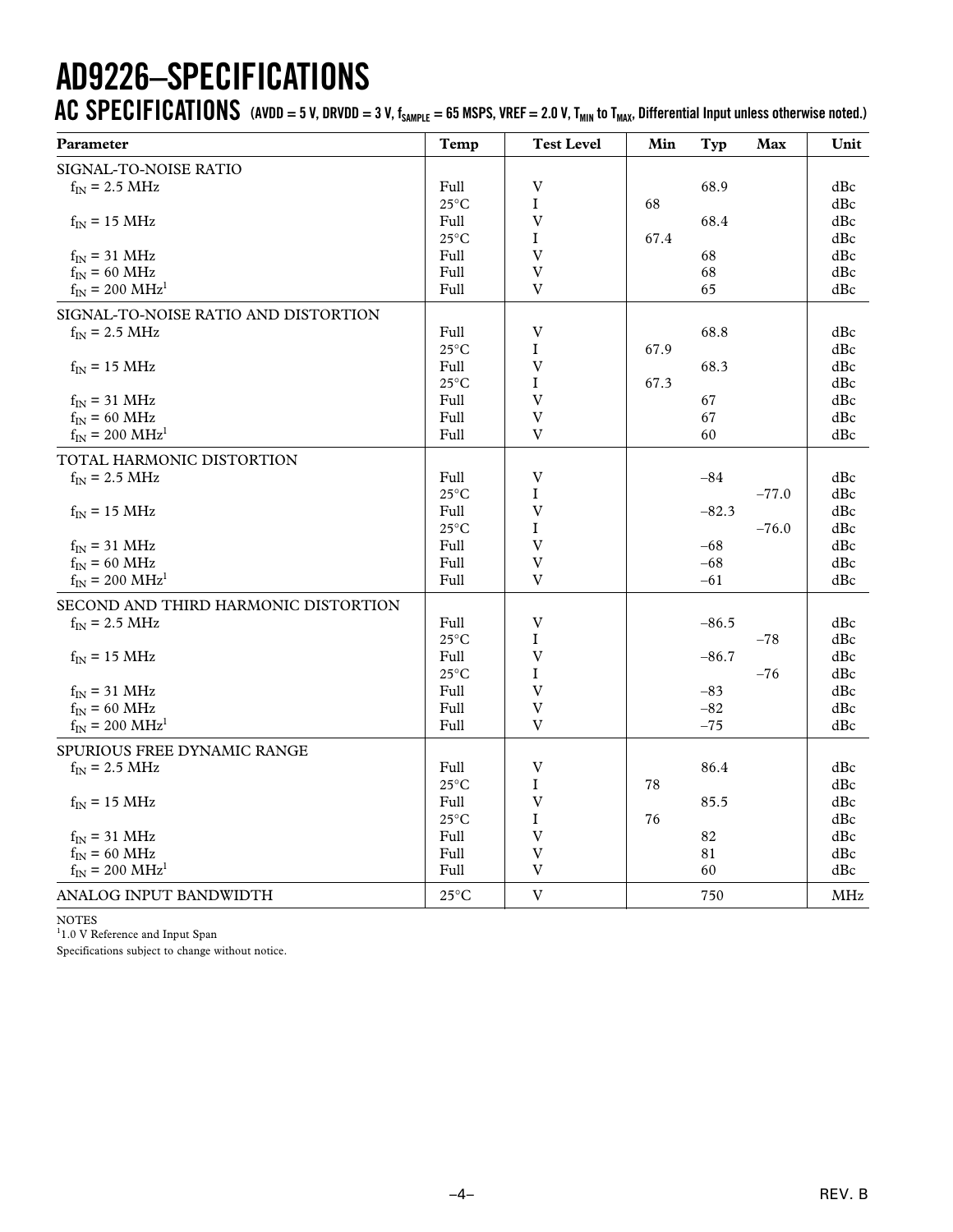#### **EXPLANATION OF TEST LEVELS**

#### **Test Level**

I. 100% production tested.

- II. 100% production tested at 25°C and sample tested at specified temperatures. AC testing done on sample basis.
- III. Sample tested only.
- IV. Parameter is guaranteed by design and characterization testing.
- V. Parameter is a typical value only.
- VI. All devices are 100% production tested at 25°C; sample tested at temperature extremes.

#### **THERMAL RESISTANCE**

#### **ABSOLUTE MAXIMUM RATINGS<sup>1</sup>**

|                            | With         |        |               |             |
|----------------------------|--------------|--------|---------------|-------------|
| <b>Pin Name</b>            | Respect to   | Min    | Max           | Unit        |
| <b>AVDD</b>                | <b>AVSS</b>  | $-0.3$ | $+6.5$        | v           |
| <b>DRVDD</b>               | <b>DRVSS</b> | $-0.3$ | $+6.5$        | V           |
| <b>AVSS</b>                | <b>DRVSS</b> | $-0.3$ | $+0.3$        | V           |
| <b>AVDD</b>                | <b>DRVDD</b> | $-6.5$ | $+6.5$        | V           |
| REFCOM                     | <b>AVSS</b>  | $-0.3$ | $+0.3$        | V           |
| CLK, MODE                  | AVSS         | $-0.3$ | $AVDD + 0.3$  | V           |
| <b>Digital Outputs</b>     | <b>DRVSS</b> | $-0.3$ | $DRVDD + 0.3$ | V           |
| VINA, VINB                 | <b>AVSS</b>  | $-0.3$ | $AVDD + 0.3$  | V           |
| VREF                       | <b>AVSS</b>  | $-0.3$ | $AVDD + 0.3$  | V           |
| <b>SENSE</b>               | <b>AVSS</b>  | $-0.3$ | $AVDD + 0.3$  | v           |
| CAPB, CAPT                 | <b>AVSS</b>  | $-0.3$ | $AVDD + 0.3$  | v           |
| $OEB^2$                    | <b>DRVSS</b> | $-0.3$ | $DRVDD + 0.3$ | V           |
| $CM$ LEVEL <sup>2</sup>    | AVSS         | $-0.3$ | $AVDD + 0.3$  | v           |
| $\mathrm{VR}^2$            | <b>AVSS</b>  | $-0.3$ | $AVDD + 0.3$  | V           |
| Junction Temperature       |              |        | 150           | $^{\circ}C$ |
| <b>Storage Temperature</b> |              | $-65$  | $+150$        | $^{\circ}C$ |
| Lead Temperature (10 sec)  |              |        | 300           | $^{\circ}C$ |

#### **NOTES**

<sup>1</sup>Stresses above those listed under Absolute Maximum Ratings may cause permanent damage to the device. This is a stress rating only; functional operation of the device at these or any other conditions above those indicated in the operational sections of this specification is not implied. Exposure to absolute maximum ratings for extended periods may affect device reliability. 2 LQFP package.

#### **ORDERING GUIDE**

| Model                       | <b>Temperature Range</b>                                                 | <b>Package Description</b>                                                       | <b>Package Option</b> |
|-----------------------------|--------------------------------------------------------------------------|----------------------------------------------------------------------------------|-----------------------|
| AD9226ARS<br>AD9226AST      | $-40^{\circ}$ C to $+85^{\circ}$ C<br>$-40^{\circ}$ C to $+85^{\circ}$ C | 28-Lead Shrink Small Outline (SSOP)<br>48-Lead Thin Plastic Quad Flatpack (LQFP) | $RS-28$<br>$ST-48$    |
| AD9226-EB<br>AD9226-LOFP-EB |                                                                          | Evaluation Board (SSOP)<br>Evaluation Board (LOFP)                               |                       |

#### **CAUTION**

ESD (electrostatic discharge) sensitive device. Electrostatic charges as high as 4000 V readily accumulate on the human body and test equipment and can discharge without detection. Although the AD9226 features proprietary ESD protection circuitry, permanent damage may occur on devices subjected to high-energy electrostatic discharges. Therefore, proper ESD precautions are recommended to avoid performance degradation or loss of functionality.

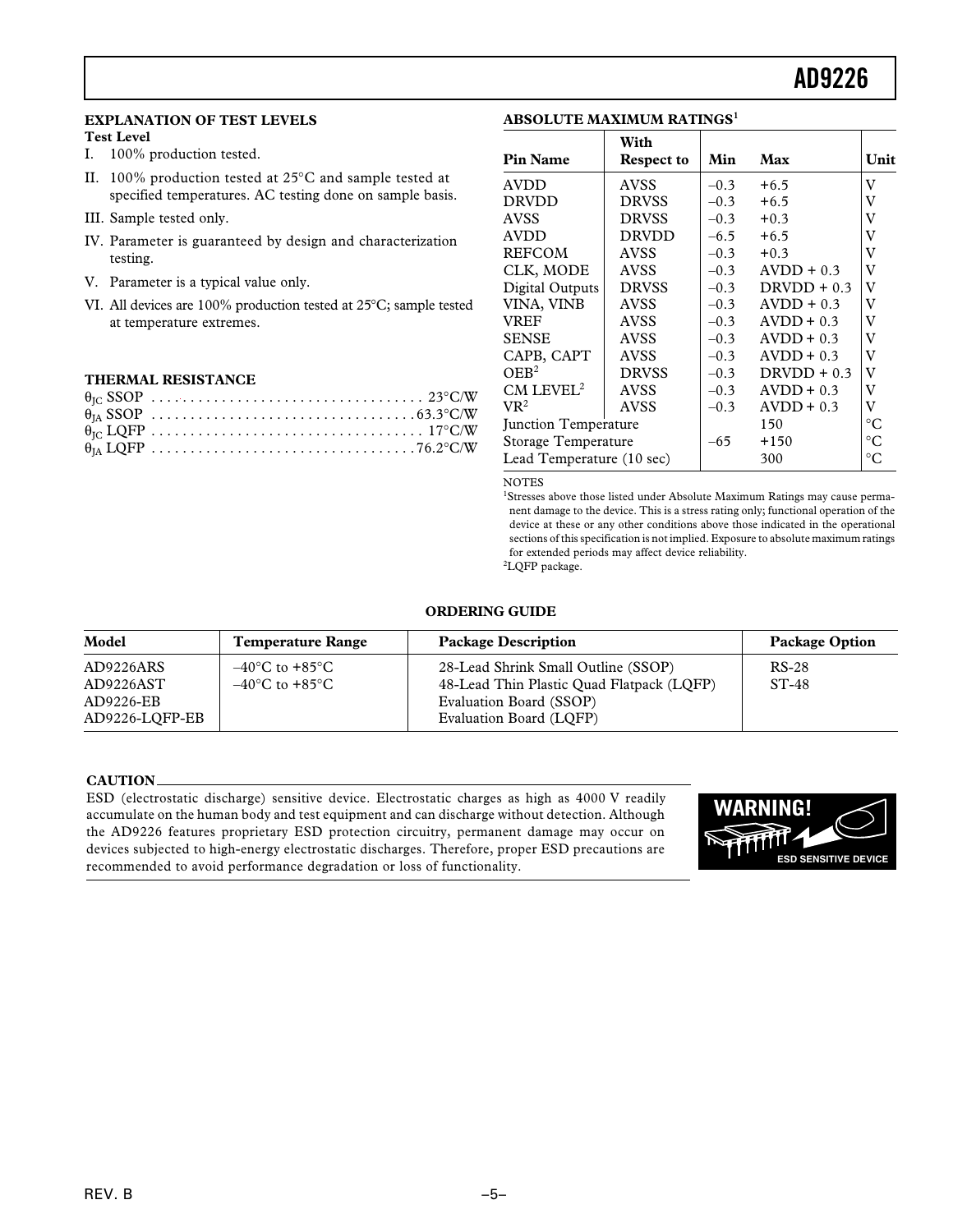

#### **PIN CONNECTION 28-Lead SSOP**



**28-PIN FUNCTION DESCRIPTIONS**

#### **48-PIN FUNCTION DESCRIPTIONS**

48 VR Noise Reduction Pin

#### **Pin** Number | Name | Description 1, 2, 32, 33  $ANSS$  Analog Ground 3, 4, 31, 34 AVDD  $\vert$  5 V Analog Supply 5, 6, 8, 10,  $NC$  No Connect 11, 44 7 CLK Clock Input Pin 9 *OEB Output Enable* (Active Low) 12 BIT 12 Least Significant Data Bit (LSB) 13 BIT 11 Data Output Bit 14, 22, 30 DRVSS Digital Output Driver Ground<br>15, 23, 29 DRVDD 3 V to 5 V Digital Output 15, 23, 29  $|DRVDD$  3 V to 5 V Digital Output Driver Supply 16–21, BITS 10–5, Data Output Bits 24–26 BITS 4–2 27 BIT 1 Most Significant Data Bit (MSB) 28 OTR Out of Range<br>35 MODE2 Data Format : Data Format Select 36 SENSE Reference Select 37 VREF Reference In/Out 38 REFCOM Reference Common (AVSS) 39, 40 CAPB Noise Reduction Pin<br>41, 42 CAPT Noise Reduction Pin 41, 42 CAPT Noise Reduction Pin 43 MODE1 Clock Stabilizer 45 | CM LEVEL | Midsupply Reference 46 | VINA | Analog Input Pin (+) 47 VINB Analog Input Pin (–) **Pin** Number | Name | Description 1 CLK Clock Input Pin 2 BIT 12 Least Significant Data Bit (LSB)<br>3–12 BITS 11–2 Data Output Bits 3–12 BITS 11–2 Data Output Bits 13 BIT 1 | Most Significant Data Bit (MSB) 14 OTR Out of Range 15, 26 | AVDD | 5 V Analog Supply 16, 25 | AVSS | Analog Ground 17 SENSE Reference Select<br>18 VREF Input Span Select 18 | VREF | Input Span Select (Reference I/O) 19 REFCOM Reference Common (AVSS) 20 | CAPB | Noise Reduction Pin 21 CAPT Noise Reduction Pin 22 MODE Data Format Select/Clock Stabilizer<br>23 VINA Analog Input Pin (+) 23 | VINA | Analog Input Pin (+) 24 | VINB | Analog Input Pin (-) 27 DRVSS Digital Output Driver Ground<br>
28 DRVDD 3 V to 5 V Digital Output DRVDD  $\parallel$  3 V to 5 V Digital Output Driver Supply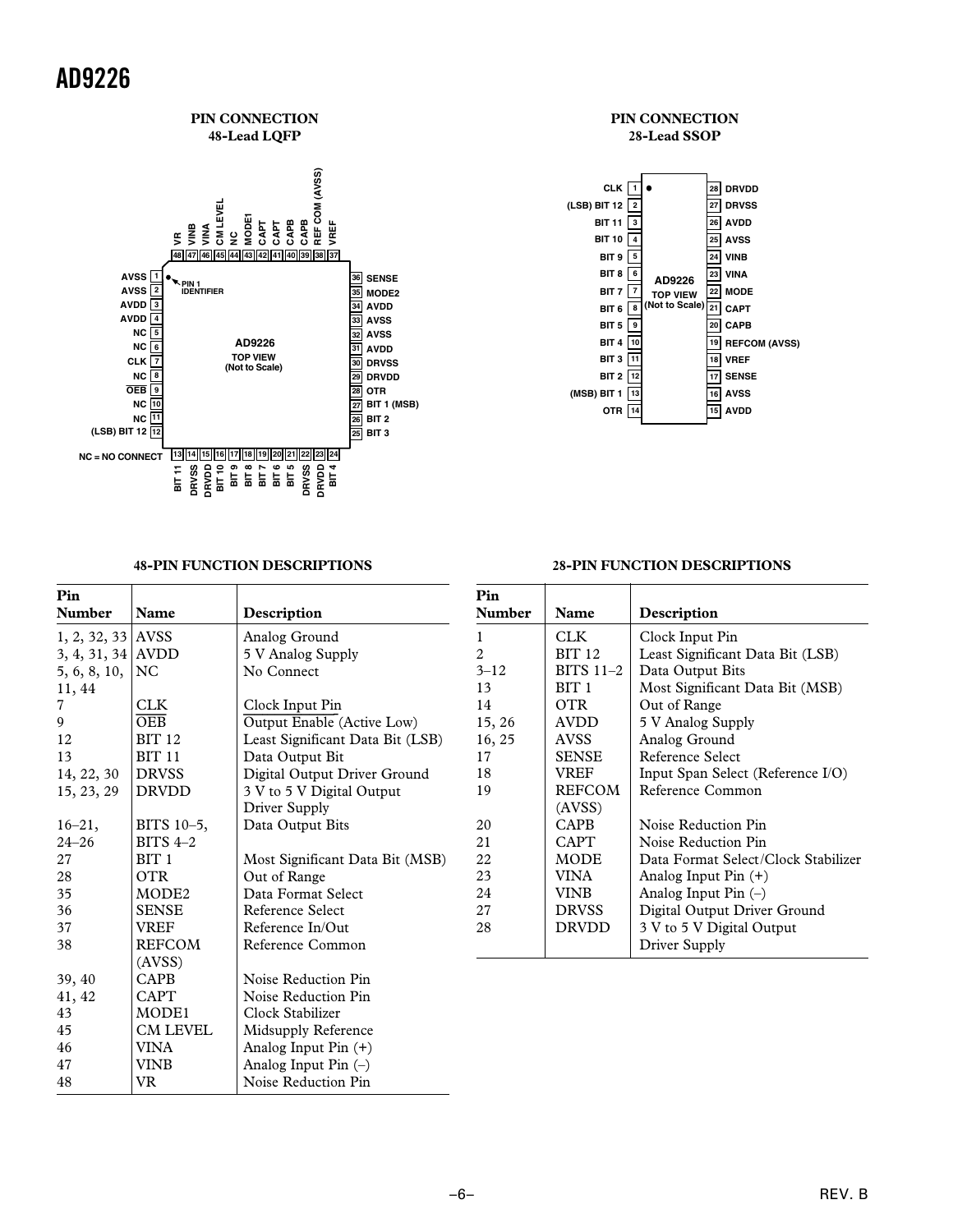#### **DEFINITIONS OF SPECIFICATIONS INTEGRAL NONLINEARITY (INL)**

INL refers to the deviation of each individual code from a line drawn from "negative full scale" through "positive full scale." The point used as "negative full scale" occurs 1/2 LSB before the first code transition. "Positive full scale" is defined as a level 1 1/2 LSB beyond the last code transition. The deviation is measured from the middle of each particular code to the true straight line.

#### **DIFFERENTIAL NONLINEARITY (DNL, NO MISSING CODES)**

An ideal ADC exhibits code transitions that are exactly 1 LSB apart. DNL is the deviation from this ideal value. Guaranteed no missing codes to 12-bit resolution indicates that all 4096 codes, respectively, must be present over all operating ranges.

#### **ZERO ERROR**

The major carry transition should occur for an analog value 1/2 LSB below VINA = VINB. Zero error is defined as the deviation of the actual transition from that point.

#### **GAIN ERROR**

The first code transition should occur at an analog value 1/2 LSB above negative full scale. The last transition should occur at an analog value 1 1/2 LSB below the positive full scale. Gain error is the deviation of the actual difference between first and last code transitions and the ideal difference between first and last code transitions.

#### **TEMPERATURE DRIFT**

The temperature drift for zero error and gain error specifies the maximum change from the initial (25°C) value to the value at  $T<sub>MIN</sub>$  or  $T<sub>MAX</sub>$ .

#### **POWER SUPPLY REJECTION**

The specification shows the maximum change in full scale from the value with the supply at the minimum limit to the value with the supply at its maximum limit.

#### **APERTURE JITTER**

Aperture jitter is the variation in aperture delay for successive samples and can be manifested as noise on the input to the ADC.

#### **APERTURE DELAY**

Aperture delay is a measure of the sample-and-hold amplifier (SHA) performance and is measured from the rising edge of the clock input to when the input signal is held for conversion.

#### **SIGNAL-TO-NOISE AND DISTORTION (S/N+D, SINAD) RATIO**

S/N+D is the ratio of the rms value of the measured input signal to the rms sum of all other spectral components below the Nyquist frequency, including harmonics but excluding dc. The value for S/N+D is expressed in decibels.

#### **EFFECTIVE NUMBER OF BITS (ENOB)**

For a sine wave, SINAD can be expressed in terms of the number of bits. Using the following formula,

 $N = (SIMAD - 1.76)/6.02$ 

it is possible to obtain a measure of performance expressed as *N*, the effective number of bits.

Thus, effective number of bits for a device for sine wave inputs at a given input frequency can be calculated directly from its measured SINAD.

#### **TOTAL HARMONIC DISTORTION (THD)**

THD is the ratio of the rms sum of the first six harmonic components to the rms value of the measured input signal and is expressed as a percentage or in decibels.

#### **SIGNAL-TO-NOISE RATIO (SNR)**

SNR is the ratio of the rms value of the measured input signal to the rms sum of all other spectral components below the Nyquist frequency, excluding the first six harmonics and dc. The value for SNR is expressed in decibels.

#### **SPURIOUS FREE DYNAMIC RANGE (SFDR)**

SFDR is the difference in dB between the rms amplitude of the input signal and the peak spurious signal.

#### **ENCODE PULSEWIDTH DUTY CYCLE**

Pulsewidth high is the minimum amount of time that the clock pulse should be left in the logic "1" state to achieve rated performance; pulsewidth low is the minimum time the clock pulse should be left in the low state. At a given clock rate, these specs define an acceptable clock duty cycle.

#### **MINIMUM CONVERSION RATE**

The clock rate at which the SNR of the lowest analog signal frequency drops by no more than 3 dB below the guaranteed limit.

#### **MAXIMUM CONVERSION RATE**

The encode rate at which parametric testing is performed.

#### **OUTPUT PROPAGATION DELAY**

The delay between the clock logic threshold and the time when all bits are within valid logic levels.

#### **TWO TONE SFDR**

The ratio of the rms value of either input tone to the rms value of the peak spurious component. The peak spurious component may or may not be an IMD product. May be reported in dBc (i.e., degrades as signal levels are lowered) or in dBFS (always related back to converter full scale).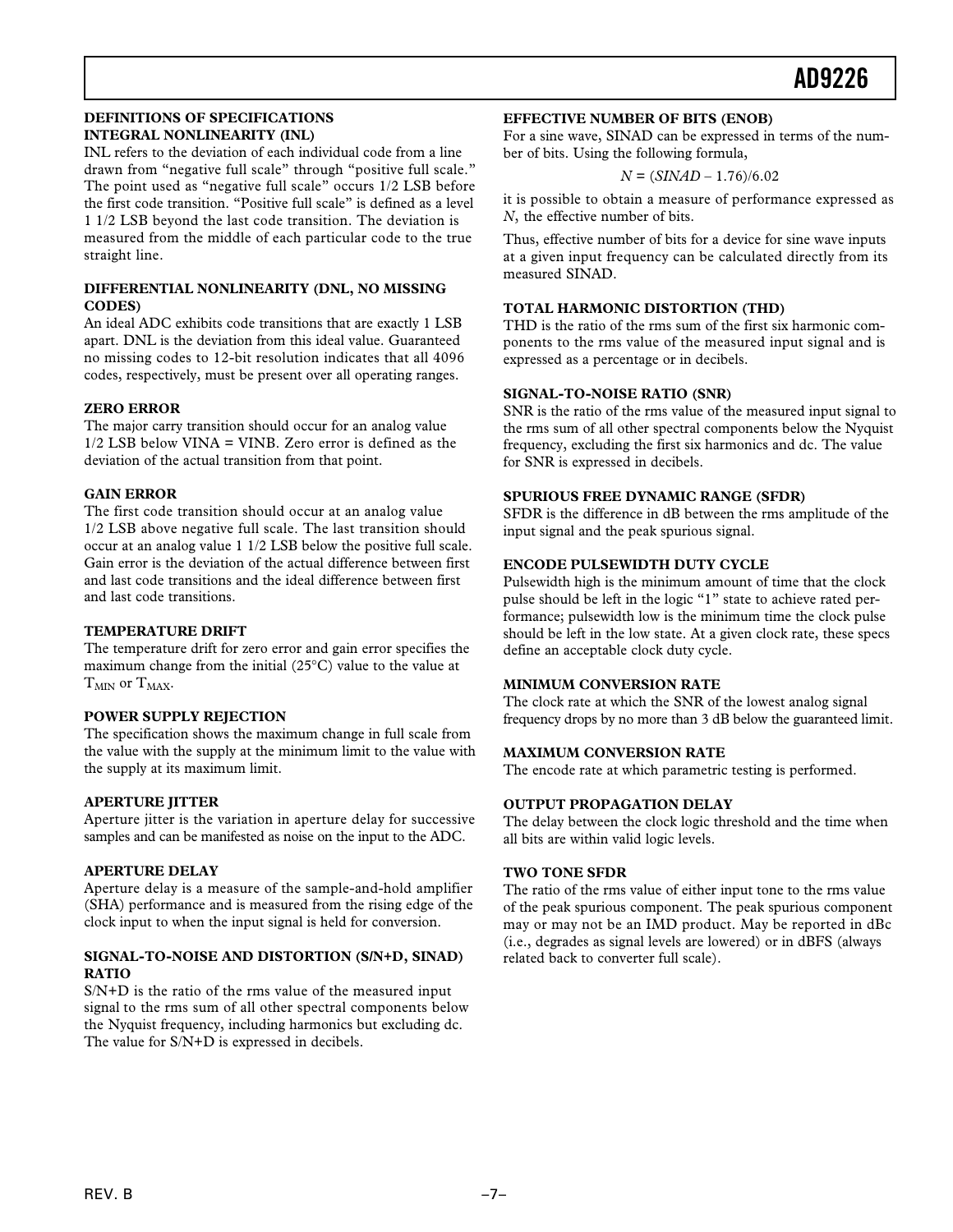

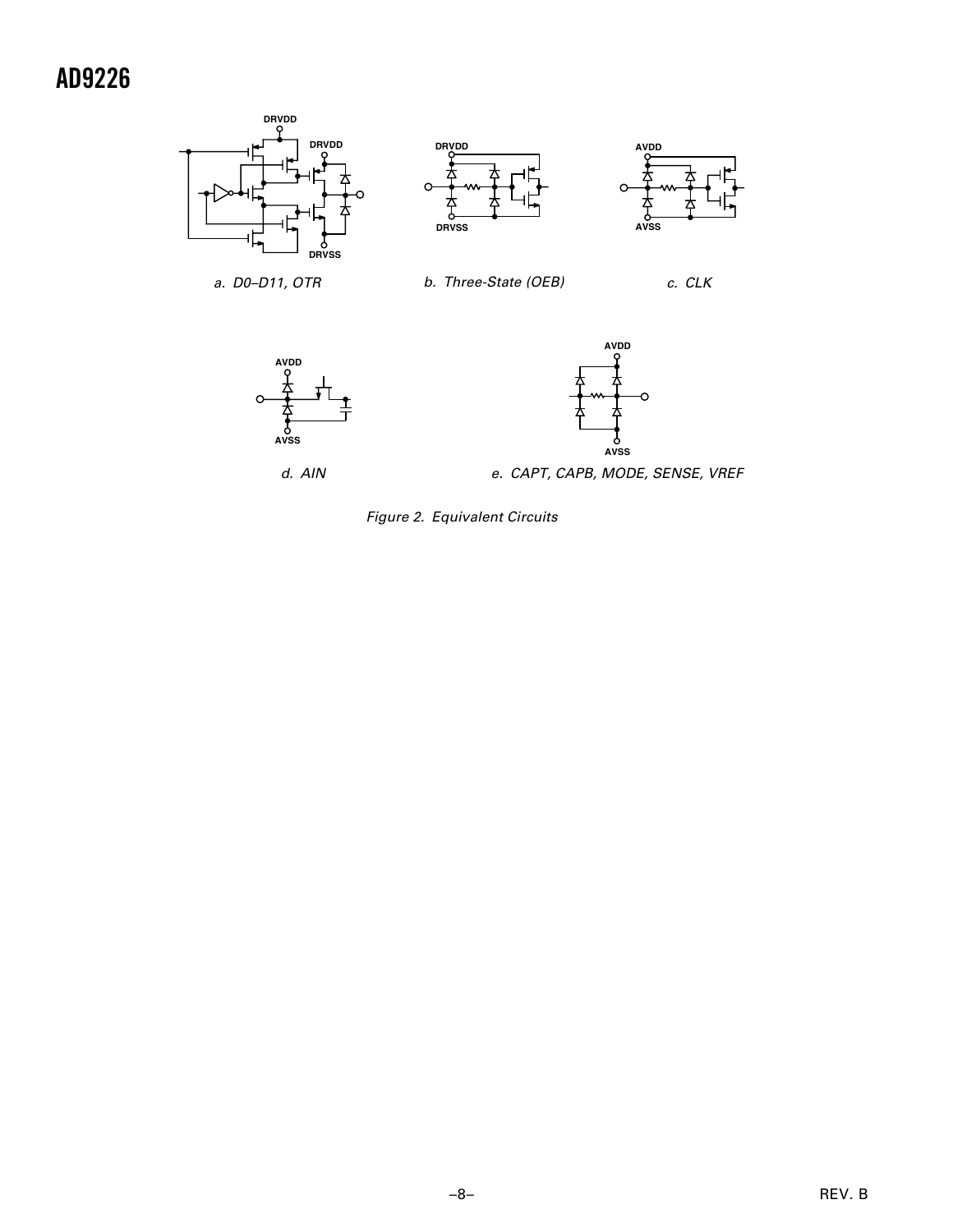(AVDD = 5.0 V, DRVDD = 3.0 V, f<sub>SAMPLE</sub> = 65 MSPS with CLK Stabilizer Enabled, T<sub>A</sub> = 25°C, 2 V Differential Input Span, V<sub>CM</sub> = 2.5 V, A<sub>IN</sub> = –0.5 dBFS,  $V_{\text{RFF}} = 2.0 V$ , unless otherwise noted.)



TPC 1. Single-Tone 8K FFT with  $f_{IN} = 5$  MHz



TPC 2. Dual-Tone 8K FFT with  $f_{1N-1} = 18$  MHz and  $f_{IN-2} = 20$  MHz  $(A_{IN-1} = A_{IN-2} = -6.5$  dBFS)



TPC 3. Single-Tone 8K FFT with  $f_{IN} = 31$  MHz



TPC 4. Single-Tone SNR/SFDR vs.  $A_{IN}$  with  $f_{IN} = 5$  MHz



TPC 5. Dual-Tone SNR/SFDR vs.  $A_{IN}$  with  $f_{IN-1} = 18$  MHz and  $f_{IN-2} = 20$  MHz



TPC 6. Single-Tone SNR/SFDR vs.  $A_{IN}$  with  $f_{IN} = 31$  MHz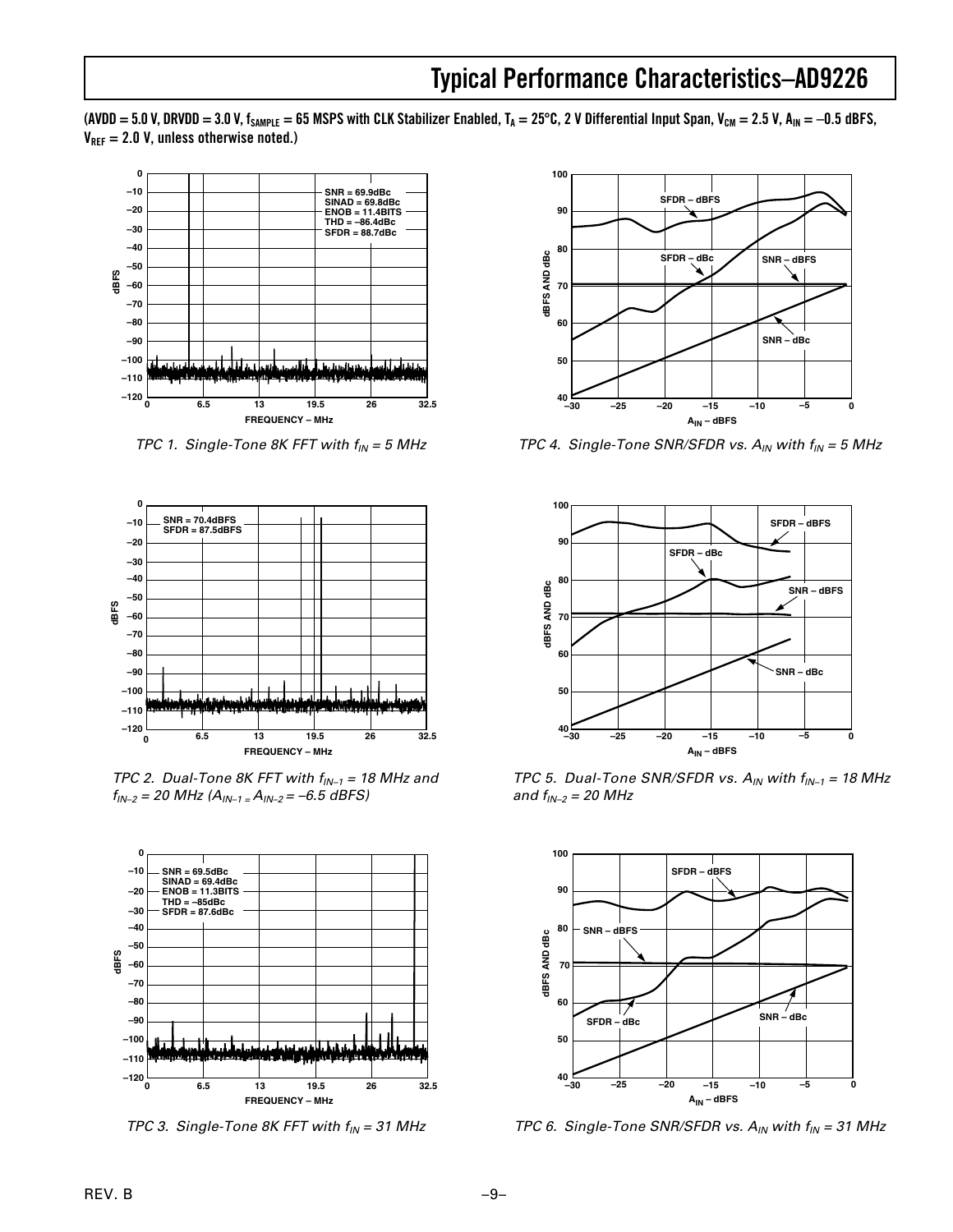





TPC 8. THD vs. Frequency



TPC 9. SNR vs. Temperature and Frequency



TPC 10. SNR vs. Frequency







TPC 12. THD vs. Temperature and Frequency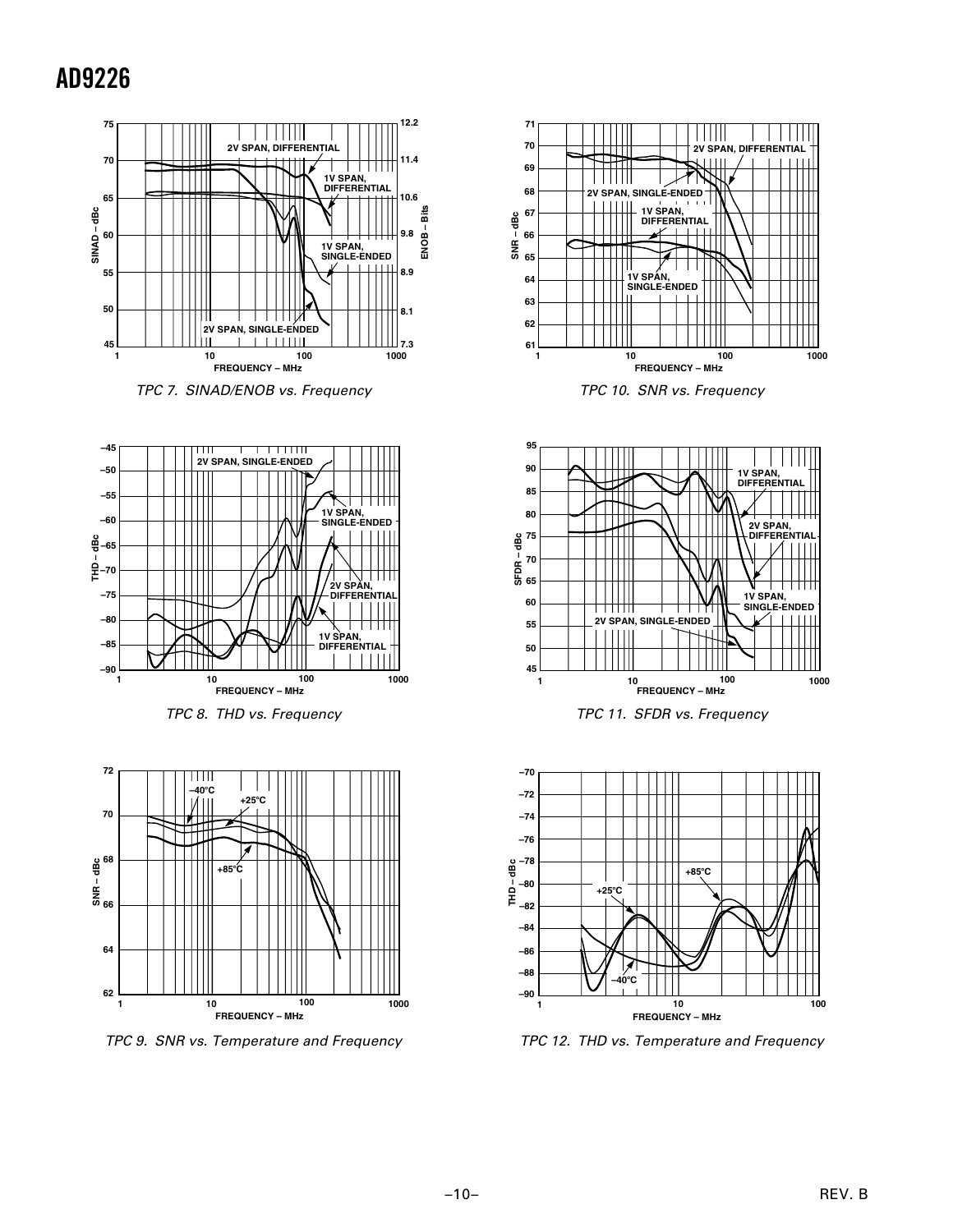

TPC 13. Harmonics vs. Frequency



TPC 14. SFDR vs. Sample Rate



TPC 15. Typical INL



TPC 16. SINAD vs. Sample Rate



TPC 17. SINAD/SFDR vs. Duty Cycle  $@f_{IN} = 20$  MHz



TPC 18. Typical DNL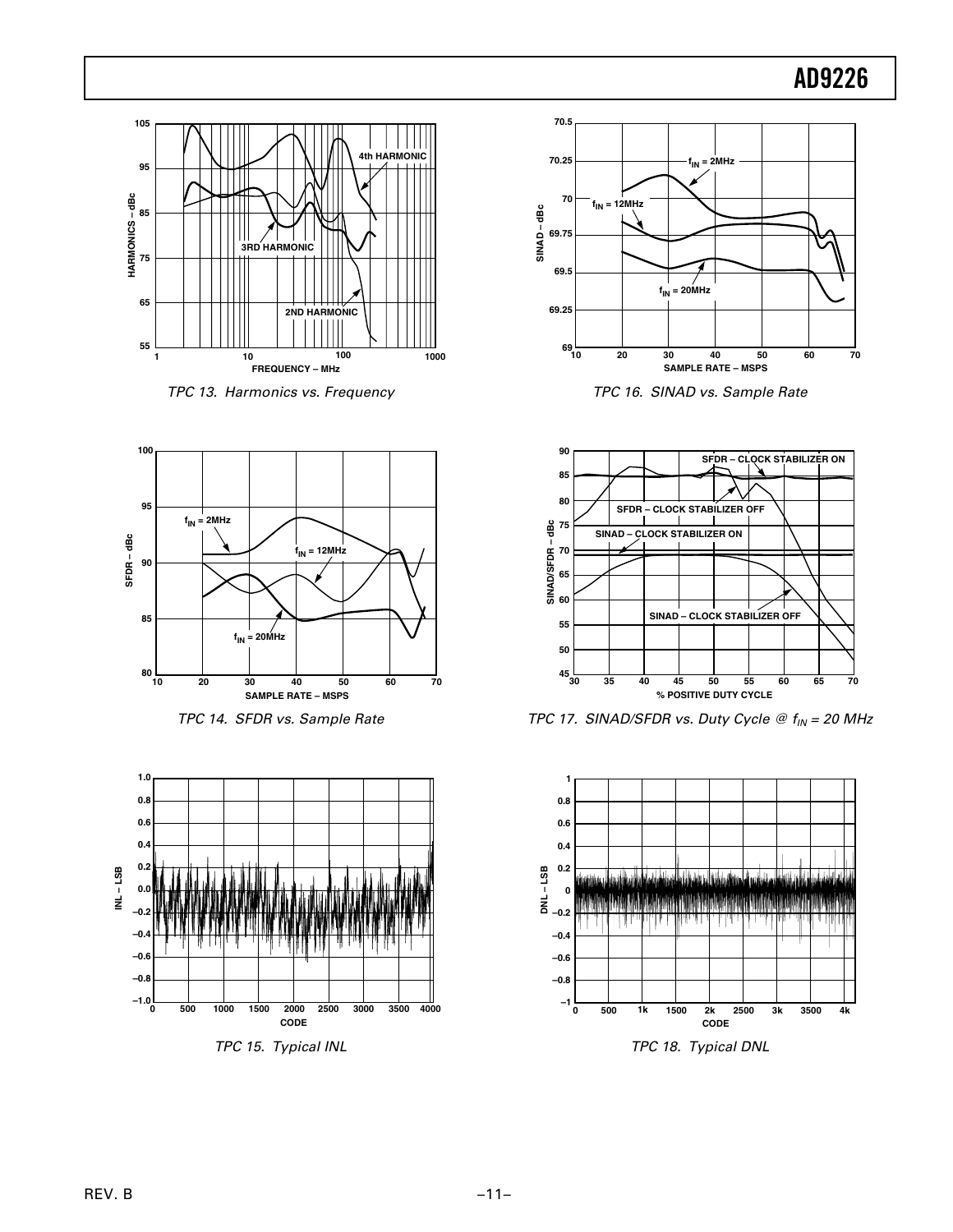### **AD9226 AD9226–Typical IF Sampling Performance Characteristics**

(AVDD = 5.0 V, DRVDD = 3.0 V, f<sub>SAMPLE</sub> = 65 MSPS with CLK Stabilizer Enabled, T<sub>A</sub> = 25°C, 2 V Differential Input Span, V<sub>CM</sub> = 2.5 V, A<sub>IN</sub> = –6.5 dBFS,  $V_{\text{RFF}} = 2.0 V$ , unless otherwise noted.)



TPC 19. Dual-Tone 8K FFT with  $f_{IN-1} = 44.2$  MHz and  $f_{IN-2} = 45.6 \text{ MHz}$ 



TPC 20. Dual-Tone 8K FFT with  $f_{\text{IN-1}} = 69.2$  MHz and  $f_{IN-2}$  = 70.6 MHz



TPC 21. Dual-Tone 8K FFT with  $f_{IN-1}$  = 139.2 MHz and  $f_{IN-2}$  = 140.7 MHz



TPC 22. Dual-Tone SNR and SFDR with  $f_{IN-1} = 44.2$  MHz and  $f_{IN-2} = 45.6 \text{ MHz}$ 



TPC 23. Dual-Tone SNR and SFDR with  $f_{IN-1} = 69.2$  MHz and  $f_{IN-2}$  = 70.6 MHz



TPC 24. Dual-Tone SNR and SFDR with  $f_{IN-1}$  = 139.2 MHz and  $f_{IN-2} = 140.7 \text{ MHz}$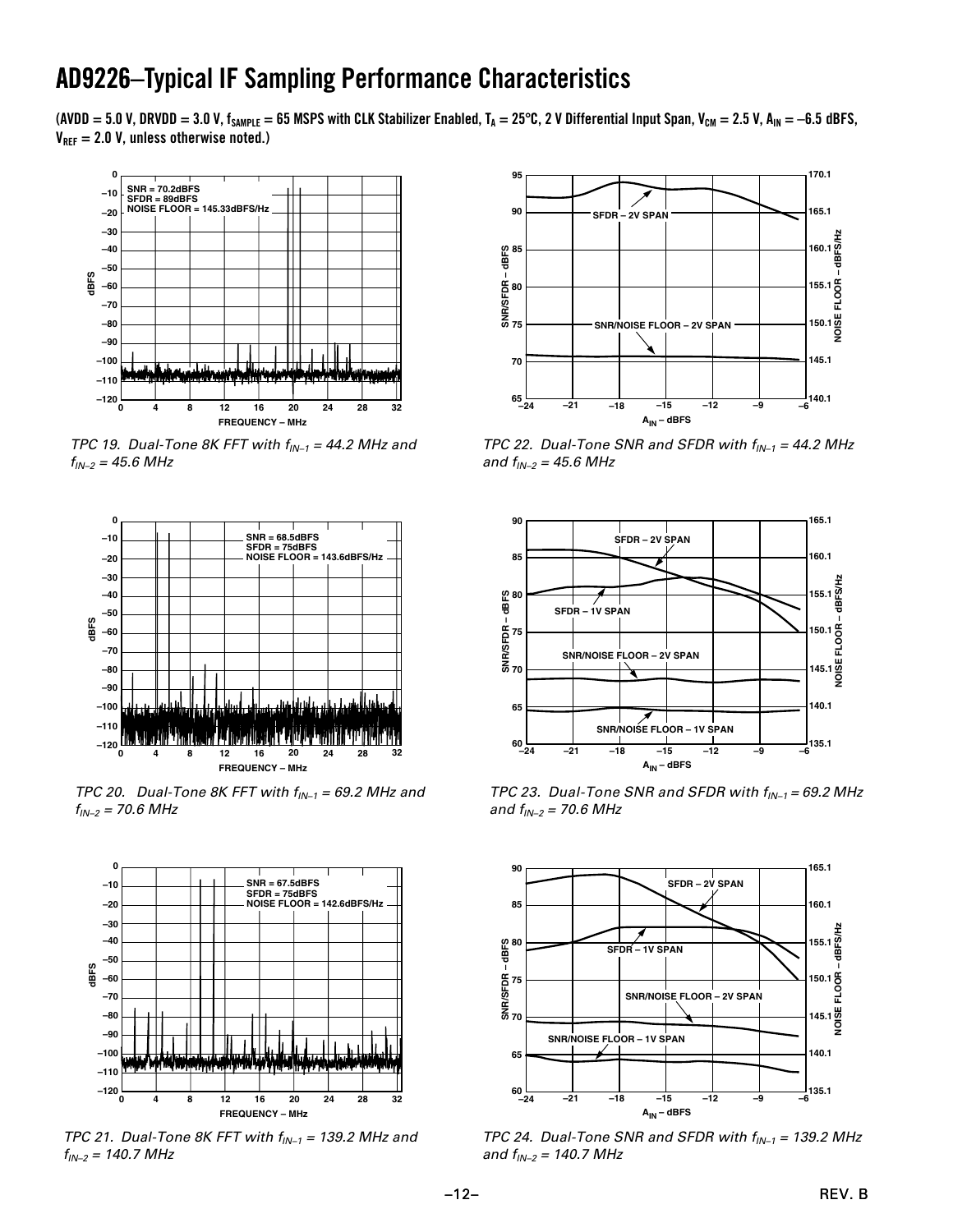

TPC 25. Single-Tone 8K FFT at IF = 190 MHz–WCDMA  $(f_{IN} = 190.82 \text{ MHz}, f_{SAMPLE} = 61.44 \text{ MSPS})$ 



TPC 26. Dual-Tone 8K FFT with  $f_{IN-1} = 239.1$  MHz and  $f_{IN-2} = 240.7 \text{ MHz}$ 



TPC 27. CMRR vs. Frequency  $(A_{IN} = -0$  dBFS and  $CML = 2.5 V$ 



TPC 28. Single-Tone SNR and SFDR vs.  $A_{IN}$  at IF = 190 MHz  $-WCDMA$  ( $f_{IN-1}$  = 190.8 MHz,  $f_{SAMPLE}$  = 61.44 MSPS)



TPC 29. Dual-Tone SNR and SFDR with  $f_{IN-1} = 239.1$  MHz and  $f_{IN-2} = 240.7 \text{ MHz}$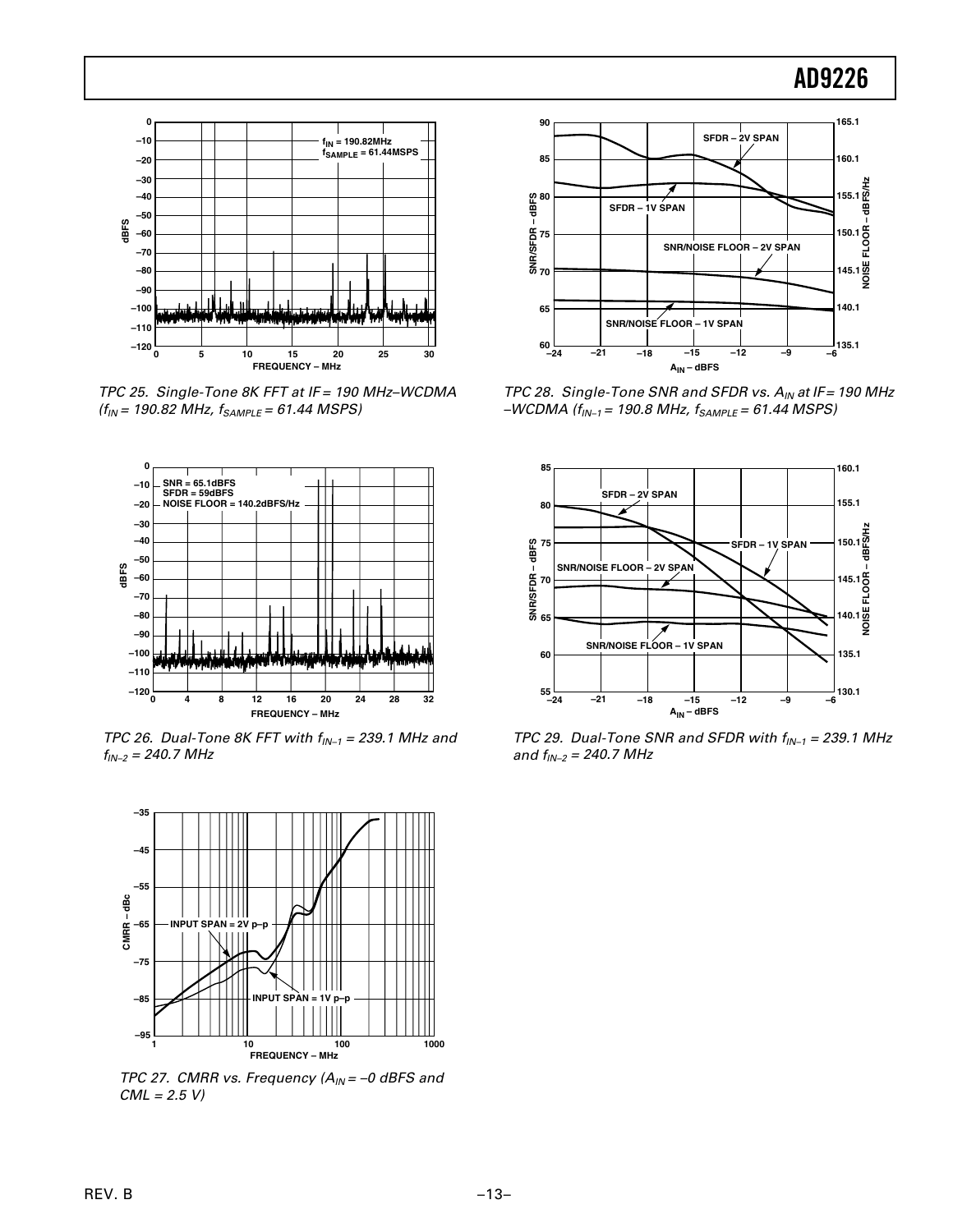#### **THEORY OF OPERATION**

The AD9226 is a high-performance, single-supply 12-bit ADC. The analog input of the AD9226 is very flexible allowing for both single-ended or differential inputs of varying amplitudes that can be ac- or dc-coupled.

It utilizes a nine-stage pipeline architecture with a wideband, sample-and-hold amplifier (SHA) implemented on a costeffective CMOS process. A patented structure is used in the SHA to greatly improve high frequency SFDR/distortion. This also improves performance in IF undersampling applications. Each stage of the pipeline, excluding the last stage, consists of a low resolution flash ADC connected to a switched capacitor DAC and interstage residue amplifier (MDAC). The residue amplifier amplifies the difference between the reconstructed DAC output and the flash input for the next stage in the pipeline. One bit of redundancy is used in each of the stages to facilitate digital correction of flash errors. The last stage simply consists of a flash ADC.

Factory calibration ensures high linearity and low distortion.

#### **ANALOG INPUT OPERATION**

Figure 3 shows the equivalent analog input of the AD9226 which consists of a 750 MHz differential SHA. The differential input structure of the SHA is highly flexible, allowing the device to be easily configured for either a differential or single-ended input. The analog inputs, VINA and VINB, are interchangeable with the exception that reversing the inputs to the VINA and VINB pins results in a data inversion (complementing the output word).

The optimum noise and dc linearity performance for either differential or single-ended inputs is achieved with the largest input signal voltage span (i.e., 2 V input span) and matched input impedance for VINA and VINB. Only a slight degradation in dc linearity performance exists between the 2 V and 1 V input spans.

High frequency inputs may find the 1 V span better suited to achieve superior SFDR performance. (See Typical Performance Characteristics.)

The ADC samples the analog input on the rising edge of the clock input. During the clock low time (between the falling edge and rising edge of the clock), the input SHA is in the sample mode; during the clock high time it is in hold. System disturbances just prior to the rising edge of the clock and/or excessive clock jitter on the rising edge may cause the input SHA to acquire the wrong value and should be minimized.

When the ADC is driven by an op amp and a capacitive load is switched onto the output of the op amp, the output will momentarily drop due to its effective output impedance. As the output recovers, ringing may occur. To remedy the situation, a series resistor can be inserted between the op amp and the SHA input as shown in Figure 4. A shunt capacitance also acts like a charge reservoir, sinking or sourcing the additional charge required by the hold capacitor,  $C_H$ , further reducing current transients seen at the op amp's output.

The optimum size of this resistor is dependent on several factors, including the ADC sampling rate, the selected op amp, and the particular application. In most applications, a 30  $\Omega$  to 100  $\Omega$ resistor is sufficient.

For noise-sensitive applications, the very high bandwidth of the AD9226 may be detrimental and the addition of a series resistor and/or shunt capacitor can help limit the wideband noise at the ADC's input by forming a low-pass filter. The source impedance driving VINA and VINB should be matched. Failure to provide matching will result in degradation of the AD9226's SNR, THD, and SFDR.



Figure 3. Equivalent Input Circuit



Figure 4. Series Resistor Isolates Switched-Capacitor SHA Input from Op Amp; Matching Resistors Improve SNR Performance

#### **OVERVIEW OF INPUT AND REFERENCE CONNECTIONS**

The overall input span of the AD9226 is equal to the potential at the VREF pin. The VREF potential may be obtained from the internal AD9226 reference or an external source (see Reference Operation section).

In differential applications, the center point of the span is obtained by the common-mode level of the signals. In singleended applications, the center point is the dc potential applied to one input pin while the signal is applied to the opposite input pin. Figures 5a–5f show various system configurations.

#### **DRIVING THE ANALOG INPUTS**

The AD9226 has a very flexible input structure allowing it to interface with single-ended or differential input interface circuitry.

The optimum mode of operation, analog input range, and associated interface circuitry will be determined by the particular applications performance requirements as well as power supply options.

#### **DIFFERENTIAL DRIVER CIRCUITS**

Differential operation requires that VINA and VINB be simultaneously driven with two equal signals that are 180° out of phase with each other.

Differential modes of operation (ac- or dc-coupled input) provide the best THD and SFDR performance over a wide frequency range. They should be considered for the most demanding spectral-based applications (e.g., direct IF conversion to digital).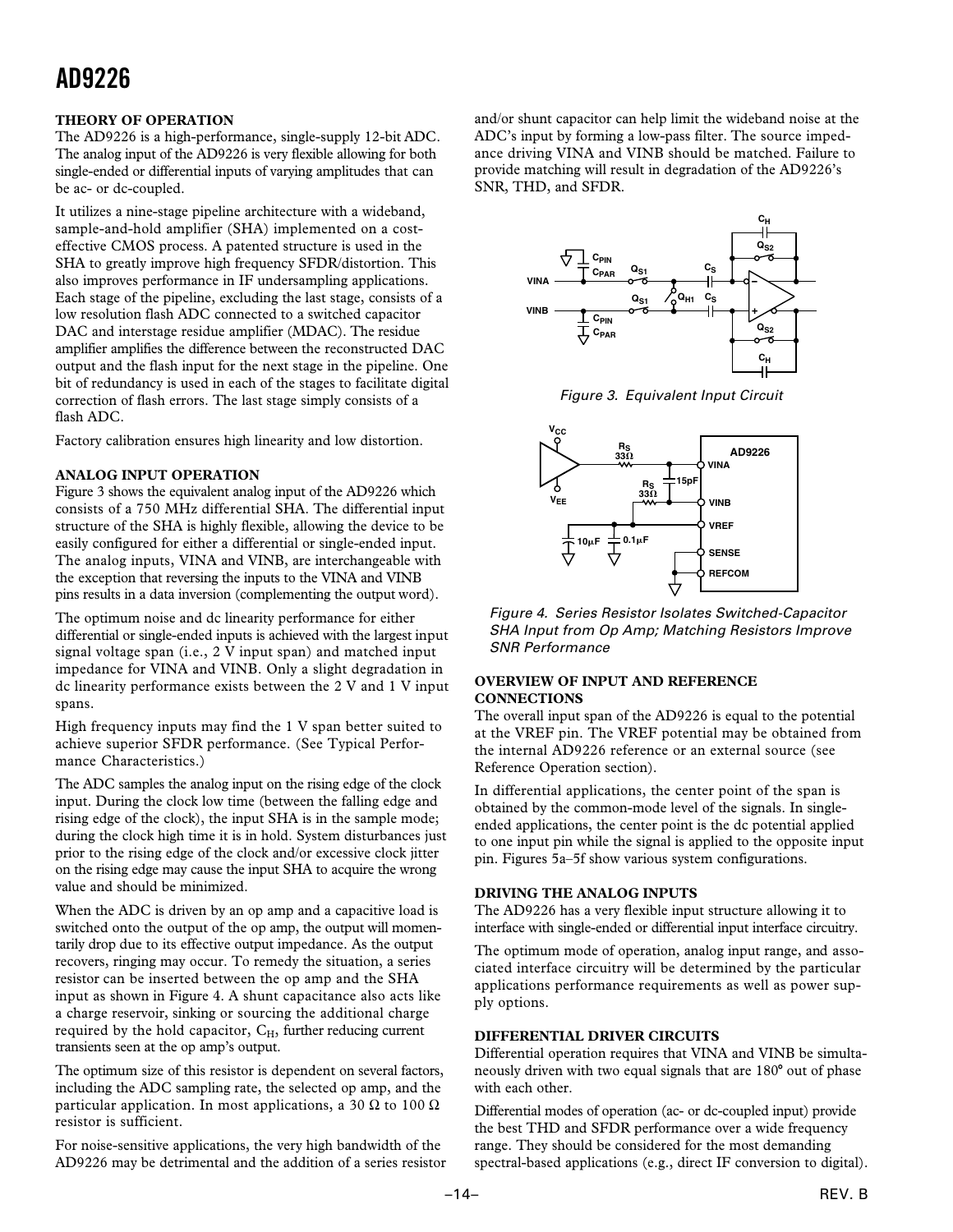

Figure 5a. 1 V Single-Ended Input, Common-Mode Voltage =  $1 V$ 



Figure 5b. 1 V Differential Input, Common-Mode Voltage =  $1 V$ 



Figure 5c. 2 V Differential Input, Common-Mode Voltage = 2 V



Figure 5d. 2 V Single-Ended Input, Common-Mode Voltage = 2 V



Figure 5e. 2 V Differential Input, Common-Mode Voltage =  $2.5 V$ 



Figure 5f. 1 V Differential Input, Common-Mode Voltage = 2.5 V (Recommended for IF Undersampling)

The differential input characterization for this data sheet was performed using the configuration shown in Figure 7.

Since not all applications have a signal preconditioned for differential operation, there is often a need to perform a singleended-to-differential conversion. In systems that do not need to be dc-coupled, an RF transformer with a center tap is the best method to generate differential inputs for the AD9226. It provides all the benefits of operating the ADC in the differential mode without contributing additional noise or distortion. An RF transformer also has the added benefit of providing electrical isolation between the signal source and the ADC. An improvement in THD and SFDR performance can be realized by operating the AD9226 in the differential mode. The performance enhancement between the differential and single-ended mode is most noteworthy as the input frequency approaches and goes beyond the Nyquist frequency (i.e.,  $f_{IN} > F_S / 2$ ).

The circuit shown in Figure 6a is an ideal method of applying a differential dc drive to the AD9226. It uses an AD8138 to derive a differential signal from a single-ended one. Figure 6b illustrates its performance.

Figure 7 presents the schematic of the suggested transformer circuit. The circuit uses a Minicircuits RF transformer, model T1-1T, which has an impedance ratio of four (turns ratio of 2). The schematic assumes that the signal source has a 50  $\Omega$  source impedance. The center tap of the transformer provides a convenient means of level-shifting the input signal to a desired common-mode voltage. In Figure 7 the transformer centertap is connected to a resistor divider at the midsupply voltage.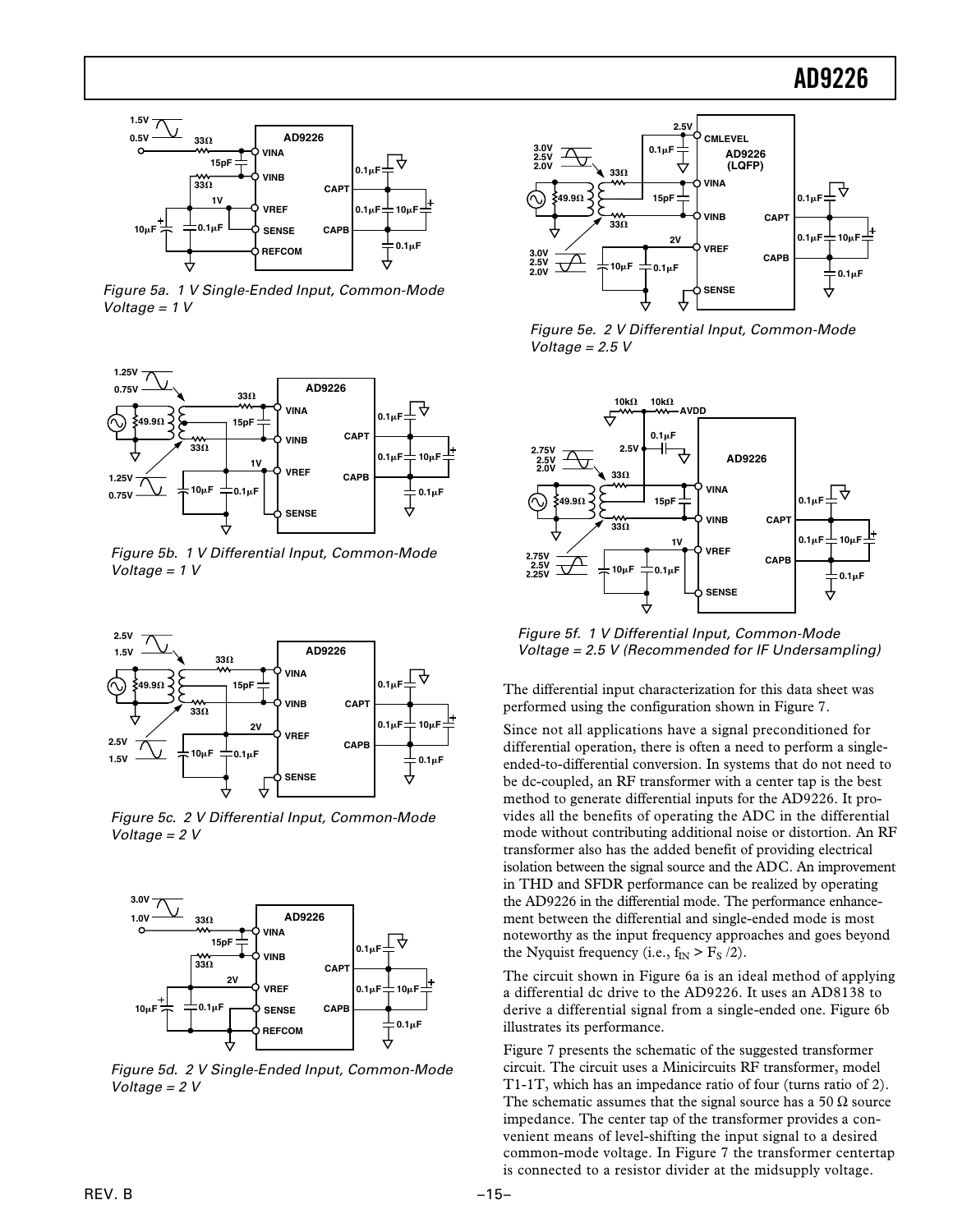

Figure 6a. Direct-Coupled Drive Circuit with AD8138 Differential Op Amp



Figure 6b. FS = 65 MSPS,  $f_{IN}$  = 30 MHz, Input Span = 1 V p-p

The same midsupply potential may be obtained from the CMLEVEL pin of the AD9226 in the LQFP package.

Referring to Figure 7, a series resistor,  $R<sub>S</sub>$ , is inserted between the AD9226 and the secondary of the transformer. The value of 33 ohm was selected to specifically optimize both the THD and SNR performance of the ADC.  $R_S$  and the internal capacitance help provide a low-pass filter to block high-frequency noise.

Transformers with other turns ratios may also be selected to optimize the performance of a given application. For example, a given input signal source or amplifier may realize an improvement in distortion performance at reduced output power levels and signal swings. By selecting a transformer with a higher impedance ratio (e.g., Minicircuits T16-6T with a 1:16 impedance ratio), the signal level is effectively "stepped up" thus further reducing the driving requirements of signal source.



Figure 7. Transformer-Coupled Input

#### **SINGLE-ENDED DRIVER CIRCUITS**

The AD9226 can be configured for single-ended operation using dc- or ac-coupling. In either case, the input of the ADC must be driven from an operational amplifier that will not degrade the ADC's performance. Because the ADC operates from a single supply, it will be necessary to level-shift ground-based bipolar signals to comply with its input requirements. Both dc- and ac-coupling provide this necessary function, but each method results in different interface issues which may influence the system design and performance.

Single-ended operation requires that VINA be ac- or dc-coupled to the input signal source, while VINB of the AD9226 be biased to the appropriate voltage corresponding to the middle of the input span. The single-ended specifications for the AD9226 are characterized using Figure 9a circuitry with input spans of 1 V and 2 V. The common-mode level is 2.5 V.

If the analog inputs exceed the supply limits, internal parasitic diodes will turn on. This will result in transient currents within the device. Figure 8 shows a simple means of clamping an input. It uses a series resistor and two diodes. An optional capacitor is shown for ac-coupled applications. A larger series resistor can be used to limit the fault current through D1 and D2. This can cause a degradation in overall performance. A similar clamping circuit can also be used for each input if a differential input signal is being applied. A better method to ensure the input is not overdriven is to use amplifiers powered by a single 5 V supply such as the AD8138.



Figure 8. Simple Clamping Circuit

#### **AC-COUPLING AND INTERFACE ISSUES**

For applications where ac-coupling is appropriate, the op amp output can be easily level-shifted by means of a coupling capacitor. This has the advantage of allowing the op amp's common-mode level to be symmetrically biased to its midsupply level (i.e., (AVDD/2). Op amps that operate symmetrically with respect to their power supplies typically provide the best ac performance as well as greatest input/output span. Various highspeed performance amplifiers that are restricted to  $+5$  V/ $-5$  V operation and/or specified for 5 V single-supply operation can be easily configured for the 2 V or 1 V input span of the AD9226.

#### **Simple AC Interface**

Figure 9a shows a typical example of an ac-coupled, singleended configuration of the SSOP package. The bias voltage shifts the bipolar, ground-referenced input signal to approximately AVDD/2. The capacitors, C1 and C2, are 0.1 µF ceramic and 10 µF tantalum capacitors in parallel to achieve a low cutoff frequency while maintaining a low impedance over a wide frequency range. The combination of the capacitor and the resistor form a high-pass network with a high-pass –3 dB frequency determined by the equation,

$$
f_{-3 dB} = 1/(2 \times \pi \times R \times (C1 + C2))
$$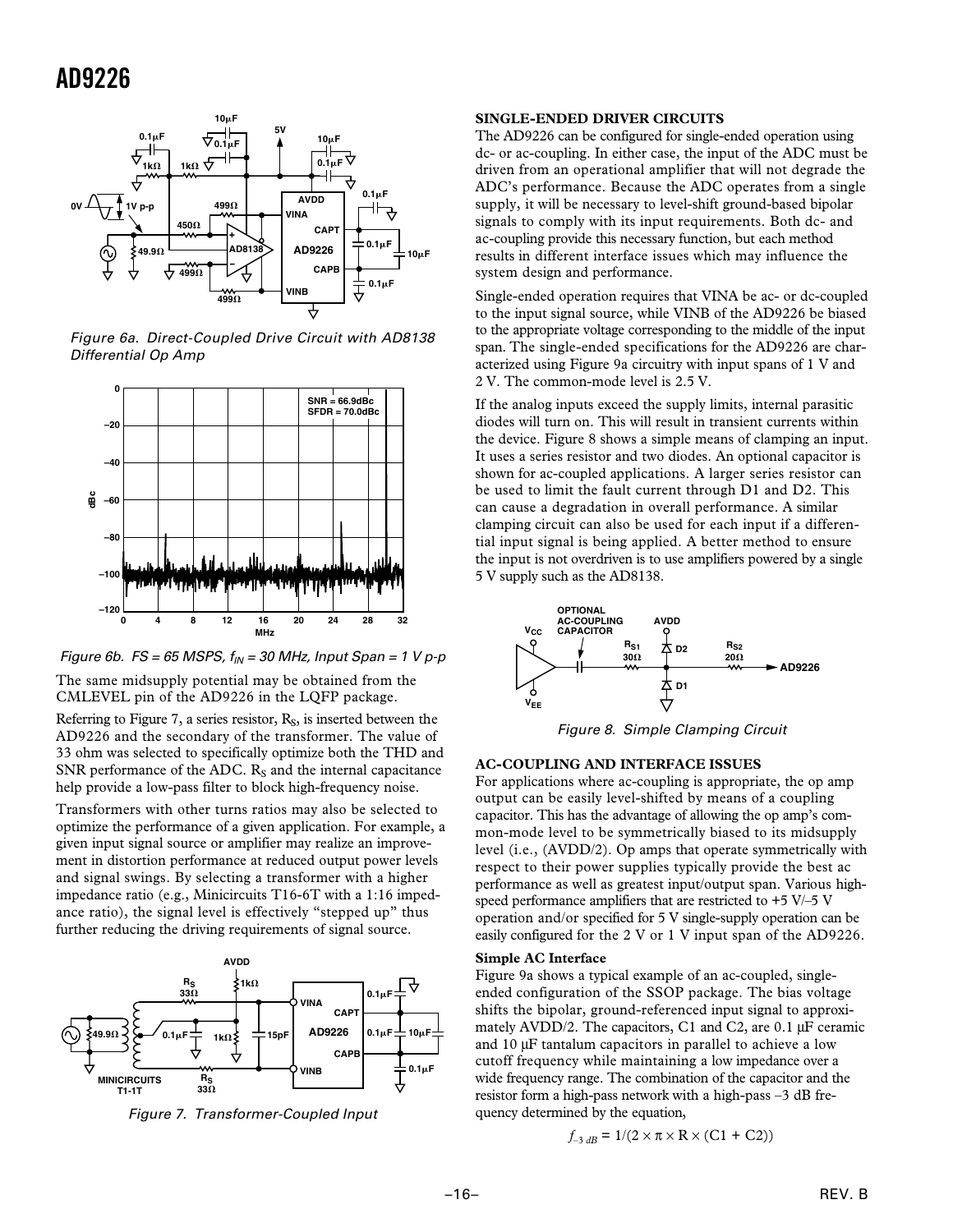The low-impedance VREF output can be used to provide dc bias levels to the fixed VINB pin and the signal on VINA. Figure 9b shows the VREF configured for 2.0 V, thus the input range of the ADC is 1.0 V to 3.0 V. Other input ranges could be selected by changing VREF.

When the inputs are biased from the reference (Figure 9b), there may be a slight degeneration of dynamic performance. A midsupply output level is available at the  $\overline{CM}$  LEVEL pin of the LQFP package.



Figure 9a. AC-Coupled Input Configuration



Figure 9b. Alternate AC-Coupled Input Configuration



Figure 10. THD vs. Common-Mode Voltage (2 V Differential Input Span,  $f_{IN}$  = 10 MHz)

Figure 10 illustrates the relation between common-mode voltage and THD. Note that optimal performance occurs when the reference voltage is set to 2.0 V (input span =  $2.0$  V).

#### **DC-COUPLING AND INTERFACE ISSUES**

Many applications require the analog input signal to be dc-coupled to the AD9226. An operational amplifier can be configured to rescale and level-shift the input signal to make it compatible with the selected input range of the ADC.

The selected input range of the AD9226 should be considered with the headroom requirements of the particular op amp to prevent clipping of the signal. Many of the new high-performance op amps are specified for only  $\pm$  5 V operation and have limited input/output swing capabilities. Also, since the output of a dual supply amplifier can swing below absolute minimum  $(-0.3 \text{ V})$ , clamping its output should be considered in some applications (see Figure 8). When single-ended, dc-coupling is needed, the use of the AD8138 in a differential configuration (Figure 9a) is highly recommended.

#### **Simple Op Amp Buffer**

In the simplest case, the input signal to the AD9226 will already be biased at levels in accordance with the selected input range. It is necessary to provide an adequately low source impedance for the VINA and VINB analog pins of the ADC.

#### **REFERENCE OPERATION**

The AD9226 contains an on-board bandgap reference that provides a pin-strappable option to generate either a 1 V or 2 V output. With the addition of two external resistors, the user can generate reference voltages between 1 V and 2 V. See Figures 5a-5f for a summary of the pin-strapping options for the AD9226 reference configurations. Another alternative is to use an external reference for designs requiring enhanced accuracy and/or drift performance described later in this section.

Figure 11a shows a simplified model of the internal voltage reference of the AD9226. A reference amplifier buffers a 1 V fixed reference. The output from the reference amplifier, A1, appears on the VREF pin. The voltage on the VREF pin determines the full-scale input span of the ADC. This input span equals,

#### *Full-Scale Input Span* = *VREF*

The voltage appearing at the VREF pin, and the state of the internal reference amplifier, A1, are determined by the voltage appearing at the SENSE pin. The logic circuitry contains comparators that monitor the voltage at the SENSE pin. If the SENSE pin is tied to AVSS, the switch is connected to the internal resistor network thus providing a VREF of 2.0 V. If the SENSE pin is tied to the VREF pin via a short or resistor, the switch will connect to the SENSE pin. This connection will provide a VREF of 1.0 V. An external resistor network will provide an alternative VREF between 1.0 V and 2.0 V (see Figure 12). Another comparator controls internal circuitry that will disable the reference amplifier if the SENSE pin is tied to AVDD. Disabling the reference amplifier allows the VREF pin to be driven by an external voltage reference.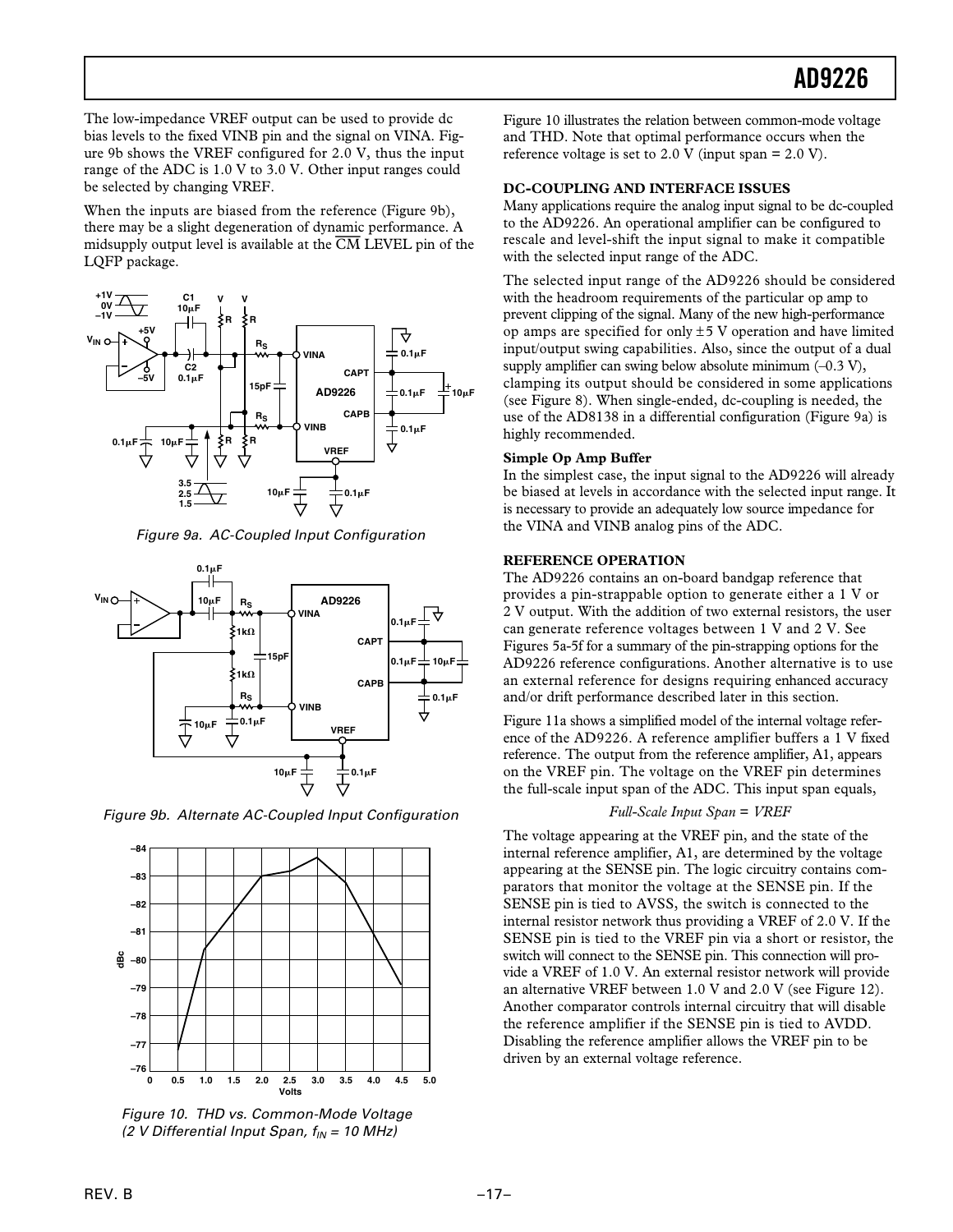

Figure 11a. Equivalent Reference Circuit



Figure 11b. CAPT and CAPB DC-Coupling

The actual reference voltages used by the internal circuitry of the AD9226 appear on the CAPT and CAPB pins. The voltages on these pins are symmetrical about the analog supply. For proper operation when using an internal or external reference, it is necessary to add a capacitor network to decouple these pins. Figure 11b shows the recommended decoupling network. The turn-on time of the reference voltage appearing between CAPT and CAPB is approximately 10 ms and should be evaluated in any power-down mode of operation.

#### **USING THE INTERNAL REFERENCE**

The AD9226 can be easily configured for either a 1 V p-p input span or 2 V p-p input span by setting the internal reference. Other input spans can be realized with two external gainsetting resistors as shown in Figure 12 of this data sheet, or using an external reference.

#### **Pin Programmable Reference**

By shorting the VREF pin directly to the SENSE pin, the internal reference amplifier is placed in a unity-gain mode and the resultant VREF output is 1 V. By shorting the SENSE pin directly to the REFCOM pin, the internal reference amplifier is configured for a gain of 2.0 and the resultant VREF output is 2.0 V. The VREF pin should be bypassed to the REFCOM pin with a 10  $\mu$ F tantalum capacitor in parallel with a low-inductance 0.1 µF ceramic capacitor as shown in Figure 11b.

#### **Resistor Programmable Reference**

Figure 12 shows an example of how to generate a reference voltage other than 1.0 V or 2.0 V with the addition of two external resistors. Use the equation,

$$
VREF=1\;V\times(1+R1/R2)
$$

to determine appropriate values for *R*1 and *R*2. These resistors should be in the 2 kΩ to 10 kΩ range. For the example shown, R1 equals 2.5 kΩ and R2 equals 5 kΩ. From the equation above, the resultant reference voltage on the VREF pin is 1.5 V. This sets the input span to be 1.5 V p-p. The midscale voltage can also be set to VREF by connecting VINB to VREF. Alternatively, the midscale voltage can be set to 2.5 V by connecting VINB to a low-impedance 2.5 V source as shown in Figure 12.



Figure 12. Resistor Programmable Reference (1.5 V p-p Input Span, Differential Input  $V_{CM} = 2.5 V$ )

#### **USING AN EXTERNAL REFERENCE**

The AD9226 contains an internal reference buffer, A2 (see Figure 11b), that simplifies the drive requirements of an external reference. The external reference must be able to drive about 5 kΩ ( $\pm$ 20%) load. Note that the bandwidth of the reference buffer is deliberately left small to minimize the reference noise contribution. As a result, it is not possible to rapidly change the reference voltage in this mode.

Figure 13 shows an example of an external reference driving both VINB and VREF. In this case, both the common-mode voltage and input span are directly dependent on the value of VREF. Both the input span and the center of the input span are equal to the external VREF. Thus the valid input range extends from (VREF + VREF/2) to (VREF – VREF/2). For example, if the REF191, a 2.048 V external reference, is selected, the input span extends to 2.048 V. In this case, 1 LSB of the AD9226 corresponds to 0.5 mV. It is essential that a minimum of a 10 µF capacitor, in parallel with a  $0.1 \mu$ F low-inductance ceramic capacitor, decouple the reference output to ground.

To use an external reference, the SENSE pin must be connected to AVDD. This connection will disable the internal reference.



Figure 13. Using an External Reference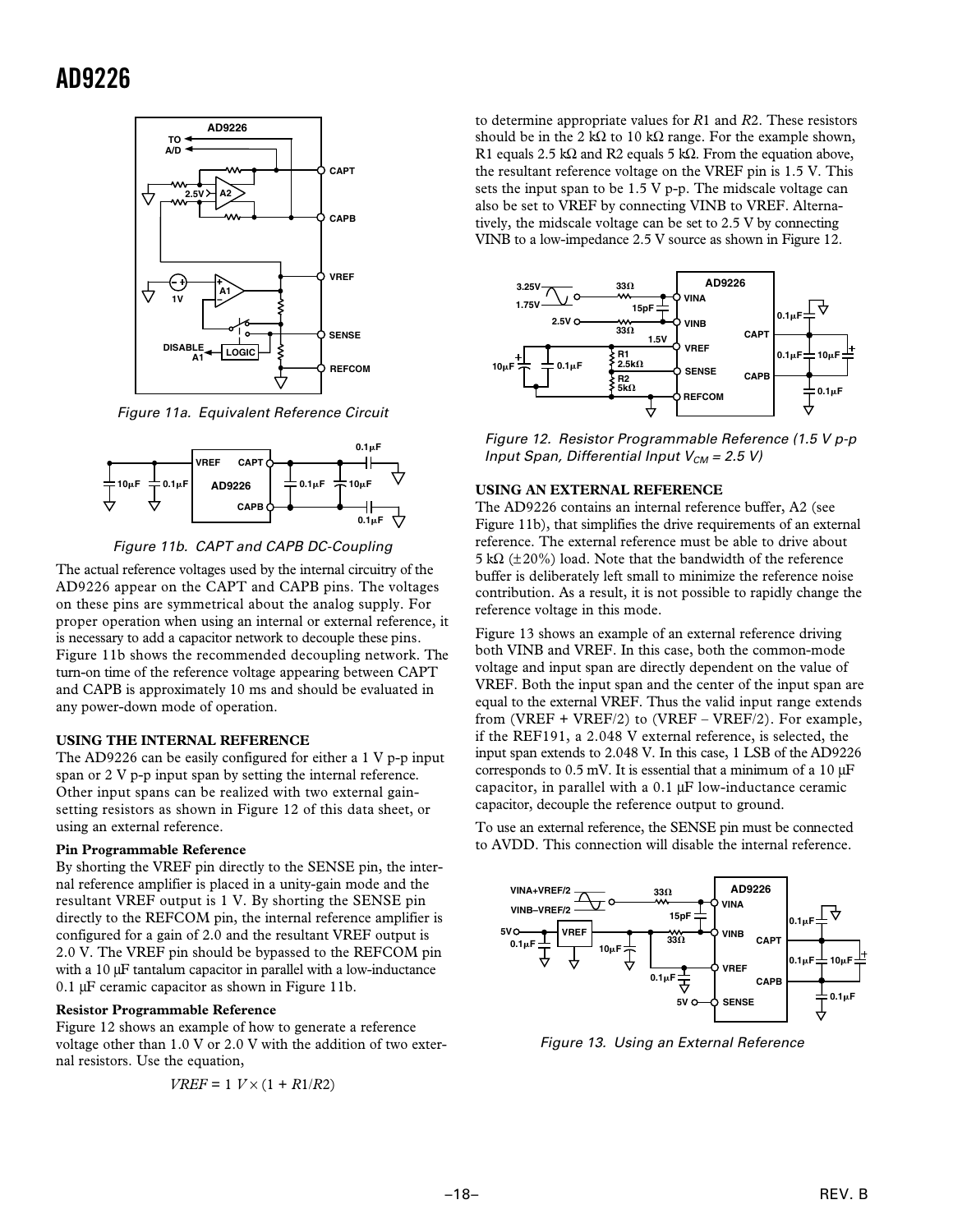#### **MODE CONTROLS**

#### **Clock Stabilizer**

The clock stabilizer is a circuit that desensitizes the ADC from clock duty cycle variations. The AD9226 eases system clock constraints by incorporating a circuit that restores the internal duty cycle to 50%, independent of the input duty cycle. Low jitter on the rising edge (sampling edge) of the clock is preserved while the noncritical falling edge is generated on-chip.

It may be desirable to disable the clock stabilizer, and may be necessary when the clock frequency speed is varied or completely stopped. Once the clock frequency is changed, over 100 clock cycles may be required for the clock stabilizer to settle to a different speed. When the stabilizer is disabled, the internal switching will be directly affected by the clock state. If the external clock is high, the SHA will be in hold. If the clock pulse is low, the SHA will be in track. TPC 16 shows the benefits of using the clock stabilizer. See Tables I and III.

#### **Data Format Select (DFS)**

The AD9226 may be set for binary or two's complement data output formats. See Tables I and II.

#### **SSOP Package**

The SSOP mode control (Pin 22) has two functions. It enables/ disables the clock stabilizer and determines the output data format. The exact functions of the mode pin are outlined in Table I.

|  |  |  | Table I. Mode Select (SSOP) |
|--|--|--|-----------------------------|
|--|--|--|-----------------------------|

| Mode                                                                 | <b>DFS</b>                                                         | <b>Clock Duty Cycle Shaping</b>                                                                                |
|----------------------------------------------------------------------|--------------------------------------------------------------------|----------------------------------------------------------------------------------------------------------------|
| DNC<br><b>AVDD</b><br><b>GND</b><br>$10 \text{ k}\Omega$<br>Resistor | Binary<br>Binary<br>Two's Complement<br>Two's Complement<br>To GND | Clock Stabilizer Disabled<br>Clock Stabilizer Enabled<br>Clock Stabilizer Enabled<br>Clock Stabilizer Disabled |

#### **LQFP Package**

Pin 35 of the LQFP package determines the output data format (DFS). If it is connected to AVSS, the output word will be straight binary. If it is connected to AVDD, the output data format will be two's complement. See Table II.

Pin 43 of the LQFP package controls the clock stabilizer function of the AD9226. If the pin is connected to AVSS, both clock edges will be used in the conversion architecture. When Pin 43 is connected to AVDD, the internal duty cycle will be determined by the clock stabilizer function within the ADC. See Table III.

**Table II. DFS Pin Controls**

| <b>DFS</b> Function    | <b>Pin 35 Connection</b> |
|------------------------|--------------------------|
| <b>Straight Binary</b> | <b>AVSS</b>              |
| Two's Complement       | AVDD                     |

| Table III.  Clock Stabilizer Pin |  |
|----------------------------------|--|
|                                  |  |

| <b>Clock Restore Function</b> | <b>Pin 43 Connection</b> |
|-------------------------------|--------------------------|
| Clock Stabilizer Enabled      | AVDD                     |
| Clock Stabilizer Disabled     | <b>AVSS</b>              |

#### **DIGITAL INPUTS AND OUTPUTS Digital Outputs**

Table IV details the relationship among the ADC input, OTR, and straight binary output.

| Table IV. Output Data Format |  |  |  |
|------------------------------|--|--|--|
|------------------------------|--|--|--|

|                             |                             | <b>Binary</b>      | Two's<br>Complement |            |
|-----------------------------|-----------------------------|--------------------|---------------------|------------|
| Input $(V)$                 | Condition (V)               | <b>Output Mode</b> | Mode                | <b>OTR</b> |
| VINA–VINB                   | $\leq$ – VREF               | 0000 0000 0000     | 1000 0000 0000      |            |
| VINA-VINB                   | $=$ - VREF                  | 0000 0000 0000     | 1000 0000 0000      | $\Omega$   |
| <b>VINA–VINB</b>            | $= 0$                       | 1000 0000 0000     | 0000 0000 0000      | $\Omega$   |
|                             | $VINA-VINB$ = + $VREF-1LSB$ |                    | 0111 1111 1111      | 0          |
| $VINA-VINB$   $\geq$ + VREF |                             |                    |                     |            |

#### **Out of Range (OTR)**

An out-of-range condition exists when the analog input voltage is beyond the input range of the converter. OTR is a digital output that is updated along with the data output corresponding to the particular sampled analog input voltage. Hence, OTR has the same pipeline delay (latency) as the digital data. It is LOW when the analog input voltage is within the analog input range. It is HIGH when the analog input voltage exceeds the input range as shown in Figure 14. OTR will remain HIGH until the analog input returns within the input range and another conversion is completed. By logical ANDing OTR with the MSB and its complement, overrange high or underrange low conditions can be detected. Table V is a truth table for the over/underrange circuit in Figure 15, which uses NAND gates. Systems requiring programmable gain conditioning of the AD9226 input signal can immediately detect an out-of-range condition, thus eliminating gain selection iterations. Also, OTR can be used for digital offset and gain calibration.

|  | Table V. Out-of-Range Truth Table |  |  |
|--|-----------------------------------|--|--|
|--|-----------------------------------|--|--|

| <b>OTR</b> | <b>MSB</b> | <b>Analog Input Is</b> |
|------------|------------|------------------------|
|            |            | In Range               |
|            |            | In Range               |
|            |            | Underrange             |
|            |            | Overrange              |



Figure 14. OTR Relation to Input Voltage and Output Data



Figure 15. Overrange or Underrange Logic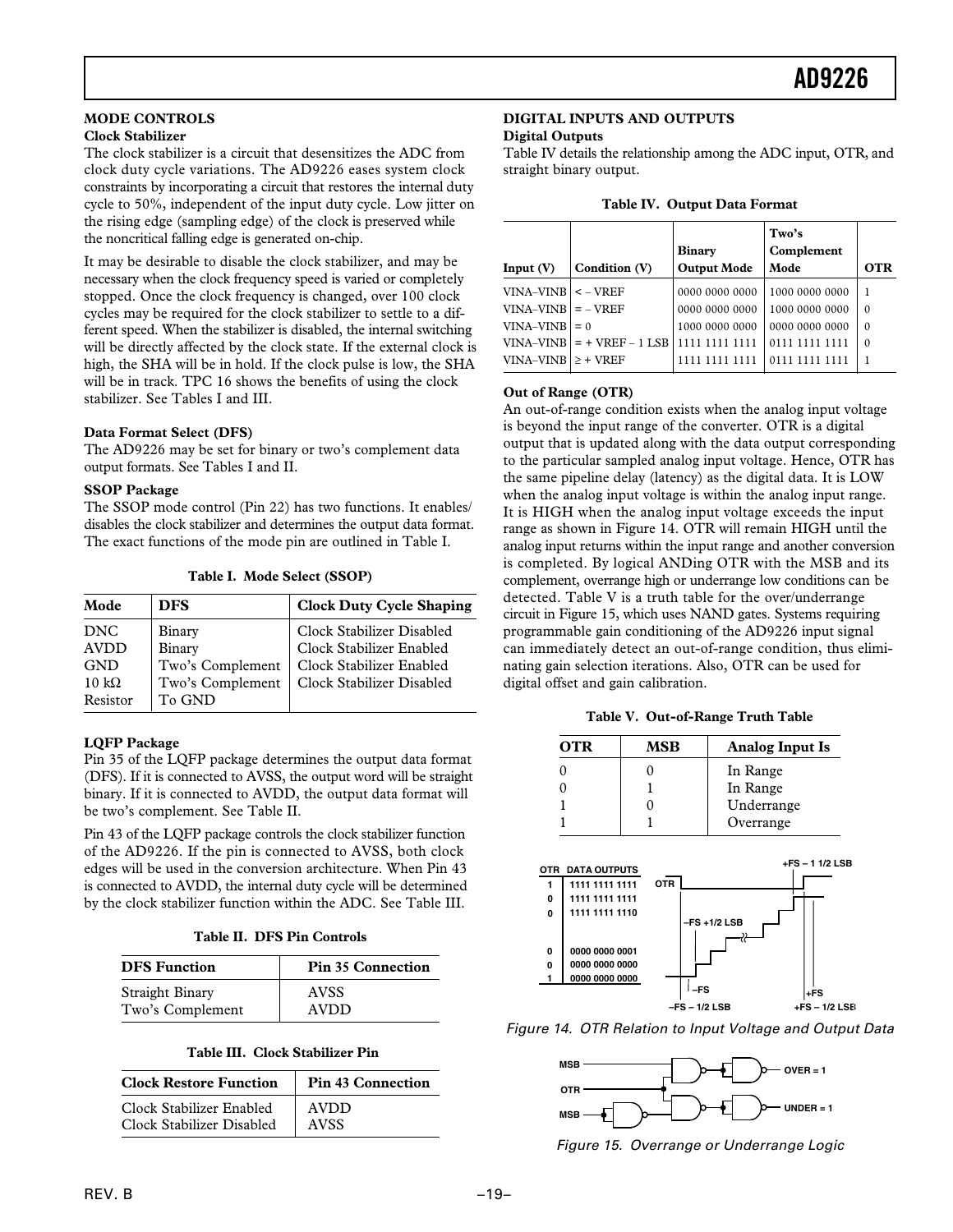#### **Digital Output Driver Considerations**

The AD9226 output drivers can be configured to interface with 5 V or 3.3 V logic families by setting DRVDD to 5 V or 3.3 V respectively. The output drivers are sized to provide sufficient output current to drive a wide variety of logic families. However, large drive currents tend to cause glitches on the supplies and may affect converter performance. Applications requiring the ADC to drive large capacitive loads or large fan outs may require external buffers or latches.

#### **OEB Function (Three-State)**

The LQFP-packaged AD9226 has Three-State (OEB) ability. If the OEB pin is held low, the output data drivers are enabled. If the OEB pin is high, the output data drivers are placed in a high impedance state. It is not intended for rapid access to buss.

#### **Clock Input Considerations**

High-speed, high-resolution ADCs are sensitive to the quality of the clock input. The clock input should be treated as an analog signal in cases where aperture jitter may affect the dynamic performance of the AD9226. Power supplies for clock drivers should be separated from the ADC output driver supplies to avoid modulating the clock signal with digital noise. Low-jitter crystal controlled oscillators make the best clock sources.

The quality of the clock input, particularly the rising edge, is critical in realizing the best possible jitter performance of the part. Faster rising edges often have less jitter.

#### **Clock Input and Power Dissipation**

Most of the power dissipated by the AD9226 is from the analog power supplies. However, lower clock speeds will reduce digital current. Figure 16 shows the relationship between power and clock rate.



Figure 16. Power Consumption vs. Sample Rate

#### **GROUNDING AND DECOUPLING Analog and Digital Grounding**

Proper grounding is essential in any high-speed, high-resolution system. Multilayer printed circuit boards (PCBs) are recommended to provide optimal grounding and power schemes. The use of ground and power planes offers distinct advantages:

- 1. The minimization of the loop area encompassed by a signal and its return path.
- 2. The minimization of the impedance associated with ground and power paths.

3. The inherent distributed capacitor formed by the power plane, PCB insulation, and ground plane.

It is important to design a layout that prevents noise from coupling onto the input signal. Digital signals should not be run in parallel with input signal traces and should be routed away from the input circuitry. While the AD9226 features separate analog and driver ground pins, it should be treated as an analog component. The AVSS and DRVSS pins must be joined together directly under the AD9226. A solid ground plane under the ADC is acceptable if the power and ground return currents are carefully managed.



Figure 17. Analog Supply Decoupling

#### **Analog and Digital Driver Supply Decoupling**

The AD9226 features separate analog and digital supply and ground pins, helping to minimize digital corruption of sensitive analog signals. In general, AVDD (analog power) should be decoupled to AVSS (analog ground). The AVDD and AVSS pins are adjacent to one another. Also, DRVDD (digital power) should be decoupled to DRVDD (digital ground). The decoupling capacitors (especially  $0.1 \mu$ F) should be located as close to the pins as possible. Figure 17 shows the recommended decoupling for the pair of analog supplies;  $0.1 \mu$ F ceramic chip and  $10 \mu$ F tantalum capacitors should provide adequately low impedance over a wide frequency range.



Figure 18. CML Decoupling (LQFP)

#### **Bias Decoupling**

The CML and VR are analog bias points used internally by the AD9226. These pins must be decoupled with at least a  $0.1 \mu$ F capacitor as shown in Figure 18. The dc level of CML is approximately AVDD/2. This voltage should be buffered if it is to be used for any external biasing. CML and VR outputs are only available in the LQFP package.



Figure 19. Digital Supply Decoupling

#### **CML**

The LQFP-packaged AD9226 has a midsupply reference point. This midsupply point is used within the internal architecture of the AD9226 and must be decoupled with a 0.1 µF capacitor. It will source or sink a load of up to 300 µA. If more current is required, it should be buffered with a high impedance amplifier.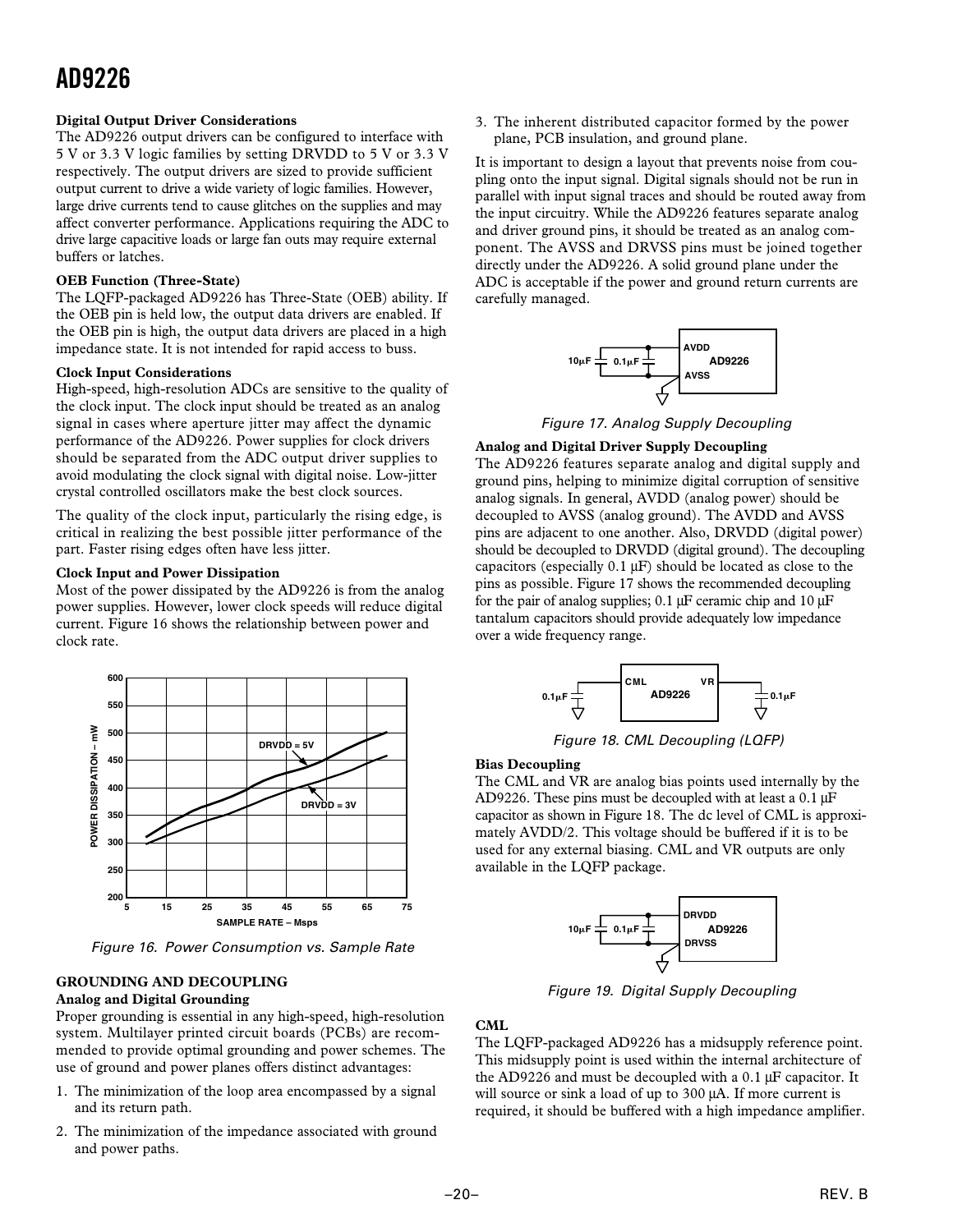#### **VR**

VR is an internal bias point on the LQFP package. It must be decoupled to ground with a 0.1 µF capacitor.

The digital activity on the AD9226 chip falls into two general categories: correction logic and output drivers. The internal correction logic draws relatively small surges of current, mainly during the clock transitions. The output drivers draw large current impulses while the output bits are changing. The size and duration of these currents are a function of the load on the output bits: large capacitive loads are to be avoided.

For the digital decoupling shown in Figure 19, 0.1 µF ceramic chip and 10 µF tantalum capacitors are appropriate. Reasonable capacitive loads on the data pins are less than 20 pF per bit. Applications involving greater digital loads should consider increasing the digital decoupling proportionally and/or using external buffers/latches.

A complete decoupling scheme will also include large tantalum or electrolytic capacitors on the power supply connector to reduce low-frequency ripple to negligible levels.

#### **EVALUATION BOARD AND TYPICAL BENCH CHARACTERIZATION TEST SETUP**

The AD9226 evaluation board is configured to operate upon applying both power and the analog and clock input signals. It provides three possible analog input interfaces to characterize the AD9226's ac and dc performance. For ac characterization, it provides a transformer coupled input with the common-mode input voltage (CMV) set to AVDD/2. Note, the evaluation board is shipped with a transformer coupled interface and a 2 V input span. For differential dc coupled applications, the evaluation board has provisions to be driven by the AD8138 amplifier. If a single-ended input is desired, it may be driven through the S3 connector. The various input signal options are accessible by the jumper connections. Refer to the Evaluation Board schematic.

The clock input signal to the AD9226 evaluation board can be applied to one of two inputs, CLOCK and AUXCLK. The CLOCK input should be selected if the frequency of the input clock signal is at the target sample rate of the AD9226. The input clock signal is ac-coupled and level-shifted to the switching threshold of a 74VHC02 clock driver. The AUXCLK input should be selected in applications requiring the lowest jitter and SNR performance (i.e., IF Undersampling characterization). It allows the user to apply a clock input signal that is  $4\times$  the target sample rate of the AD9226. A low-jitter, differential divide-by-4 counter, the MC100EL33D, provides a 1× clock output that is subsequently returned back to the CLOCK input via JP7. For example, a 260 MHz signal (sinusoid) will be divided down to a 65 MHz signal for clocking the ADC. Note, R1 must be removed with the AUXCLK interface. Lower jitter is often achieved with this interface since many RF signal generators display improved phase noise at higher output frequencies and the slew rate of the sinusoidal output signal is  $4\times$  that of a  $1\times$ signal of equal amplitude.

Figure 20 shows the bench characterization setup used to evaluate the AD9226's ac performance for many of the data sheet characterization curves. Signal and Clock RF generators A and B are high-frequency, "very" low-phase noise frequency sources. These generators should be phase locked by sharing the same 10 MHz REF signal (located on the instruments back panel) to allow for nonwindowed, coherent FFTs. Also, the AUXCLK option on the AD9226 evaluation board should be used to achieve the best SNR performance. Since the distortion and broadband noise of an RF generator can often be a limiting factor in measuring the true performance of an ADC, a high Q passive bandpass filter should be inserted between the generator and AD9226 evaluation board.



Figure 20. Evaluation Board Connections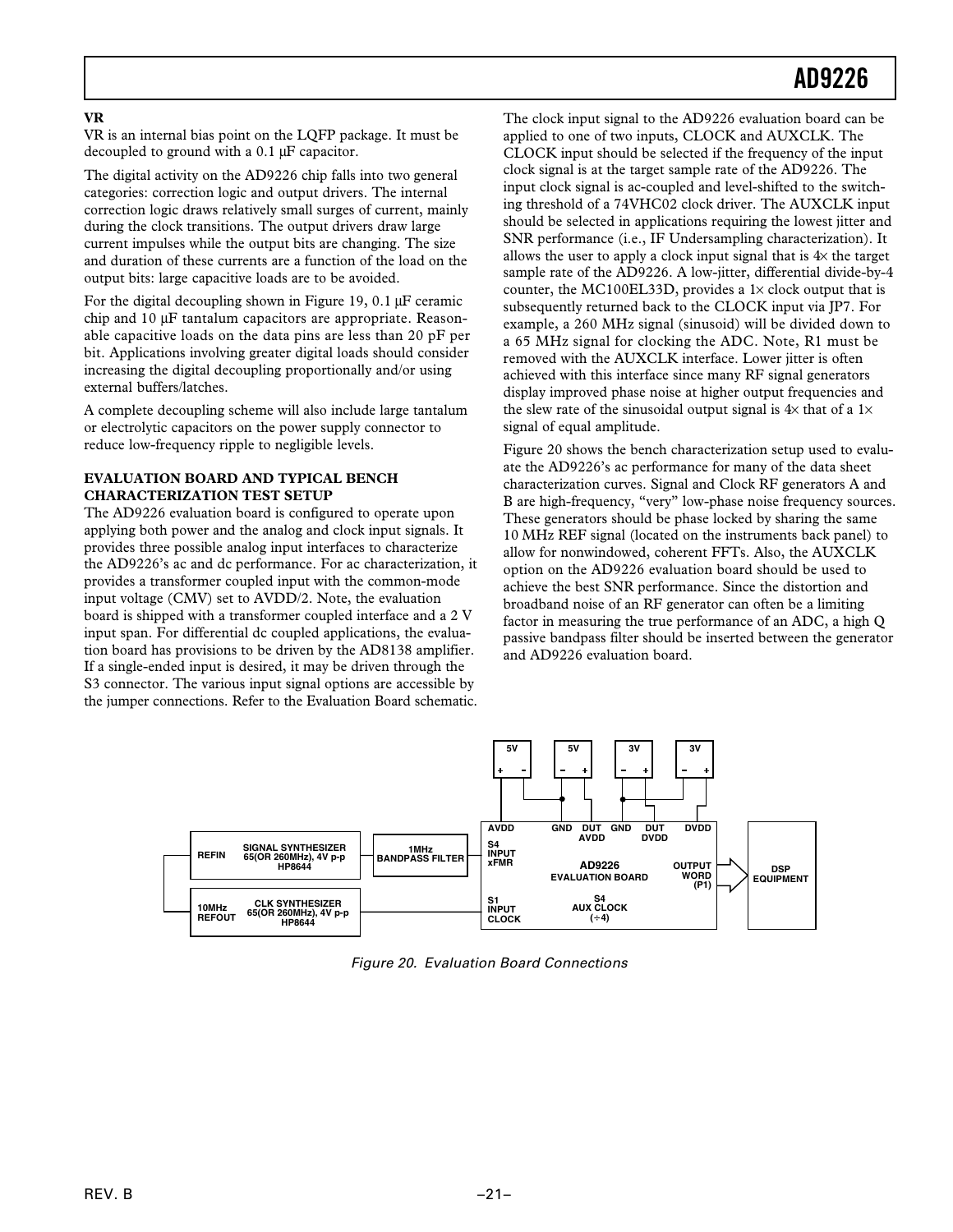

Figure 21. AD9226 Evaluation Board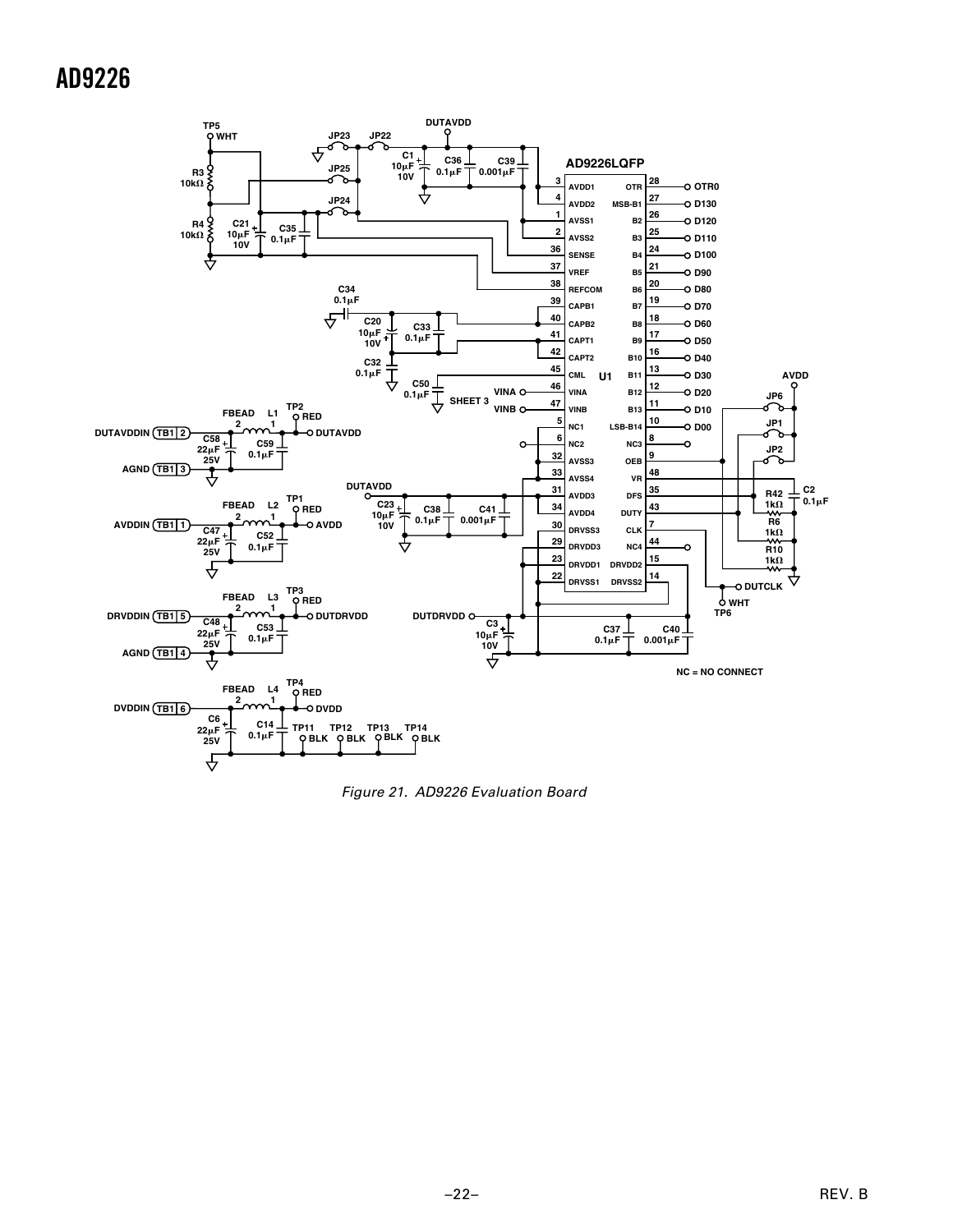

Figure 22. AD9226 Evaluation Board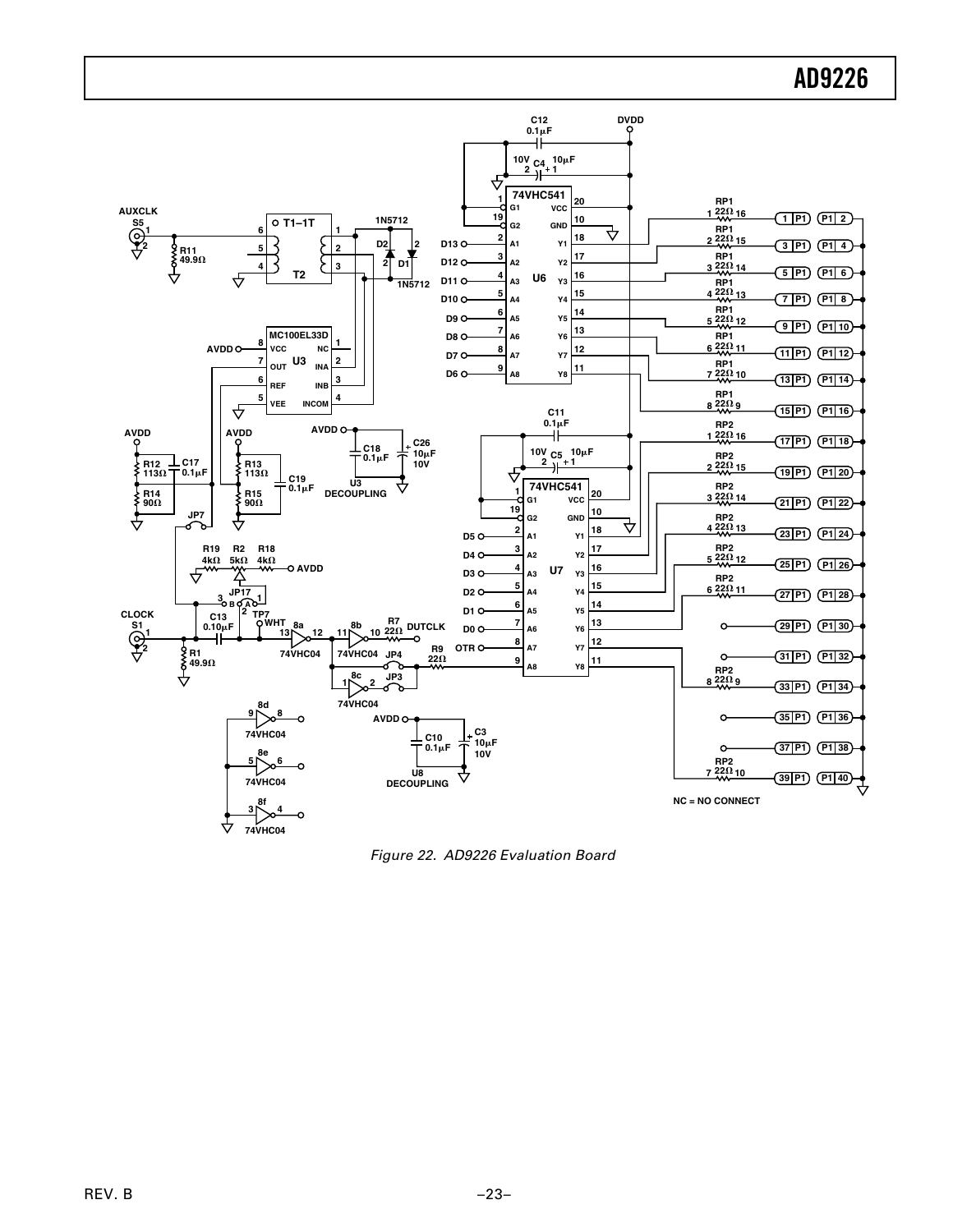

Figure 23. AD9226 Evaluation Board



Figure 24. Evaluation Board Component Side Layout (Not to Scale)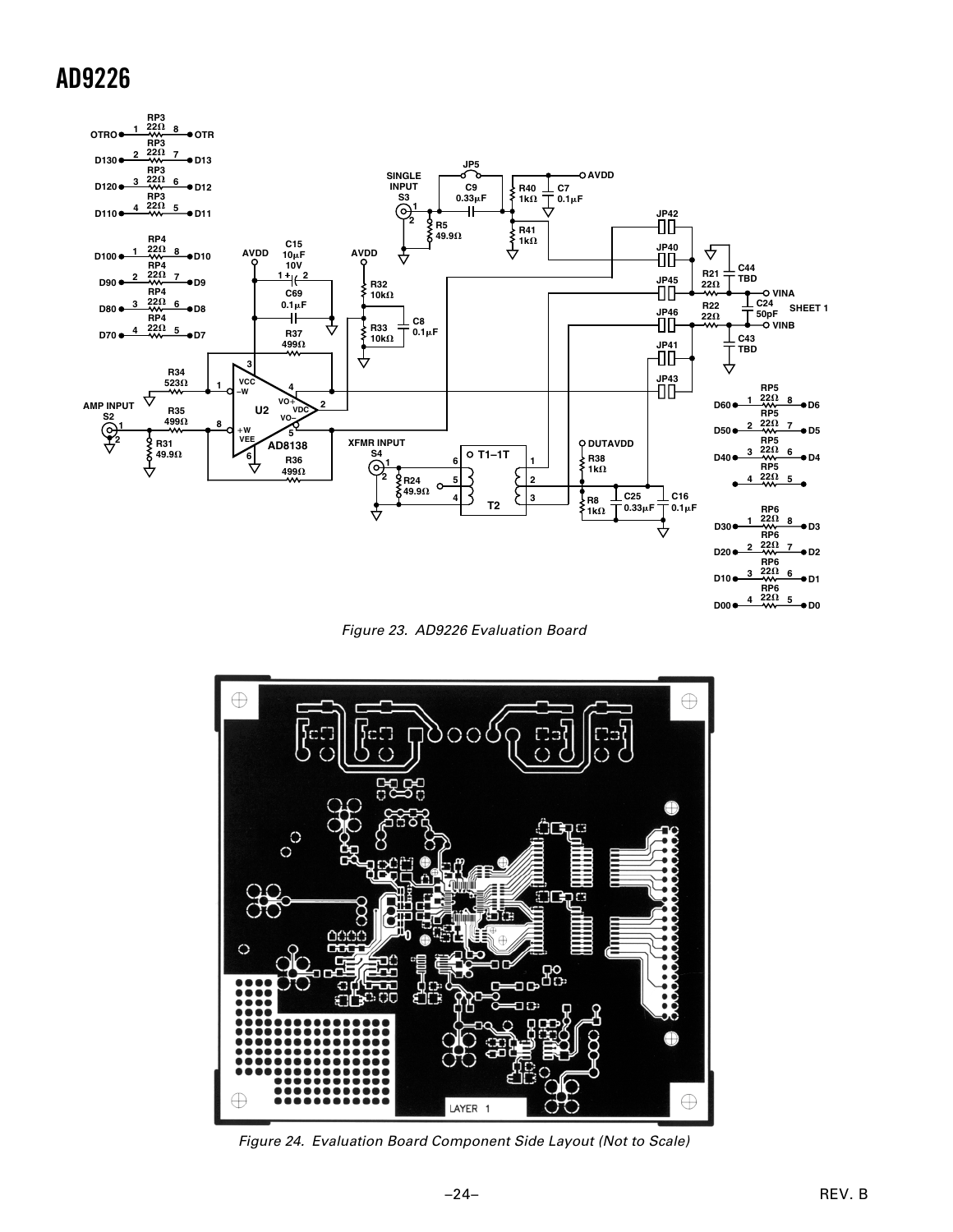

Figure 25. Evaluation Board Solder Side Layout (Not to Scale)



Figure 26. Evaluation Board Power Plane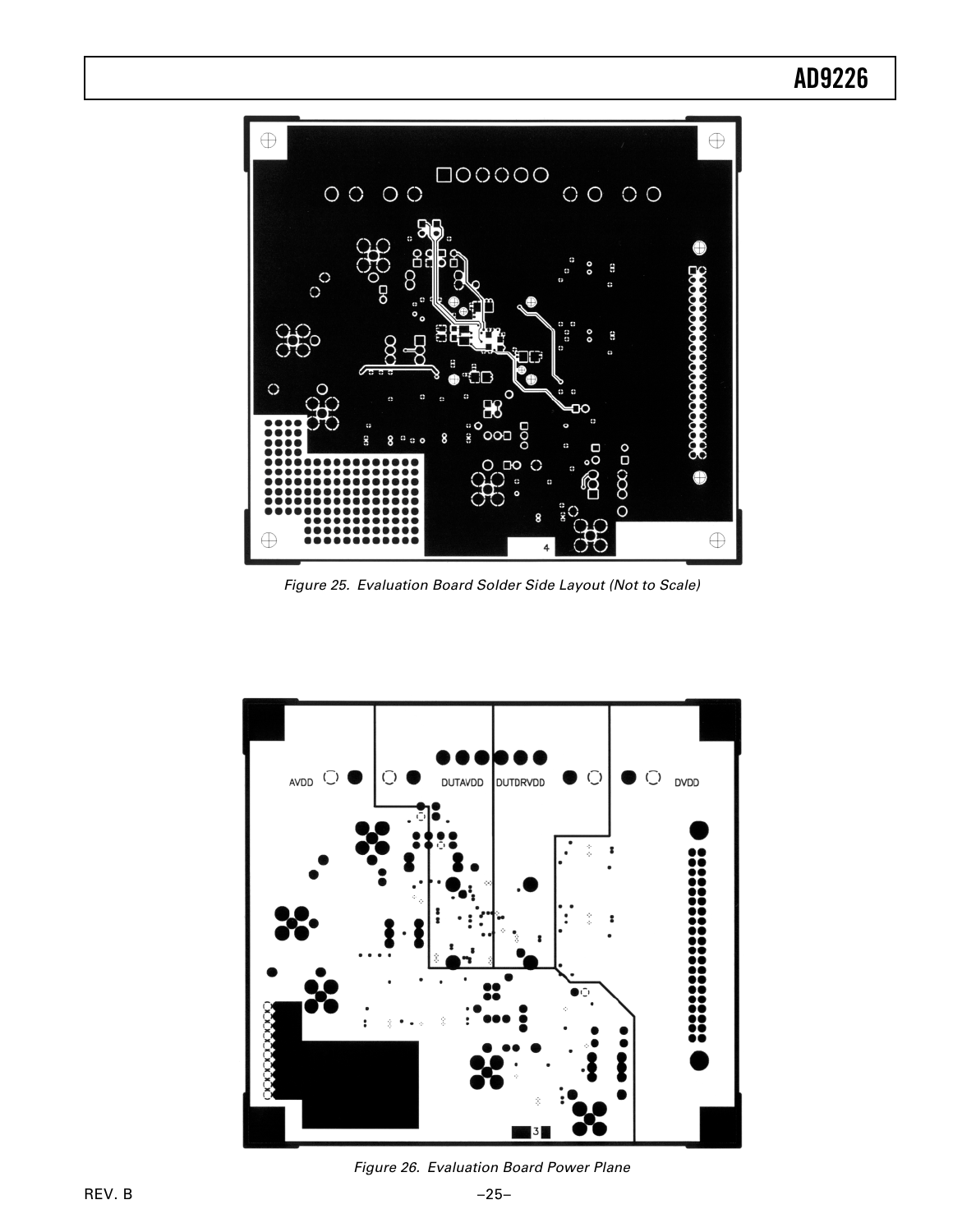

Figure 27. Evaluation Board Ground Plane



Figure 28. Evaluation Board Component Side (Not to Scale)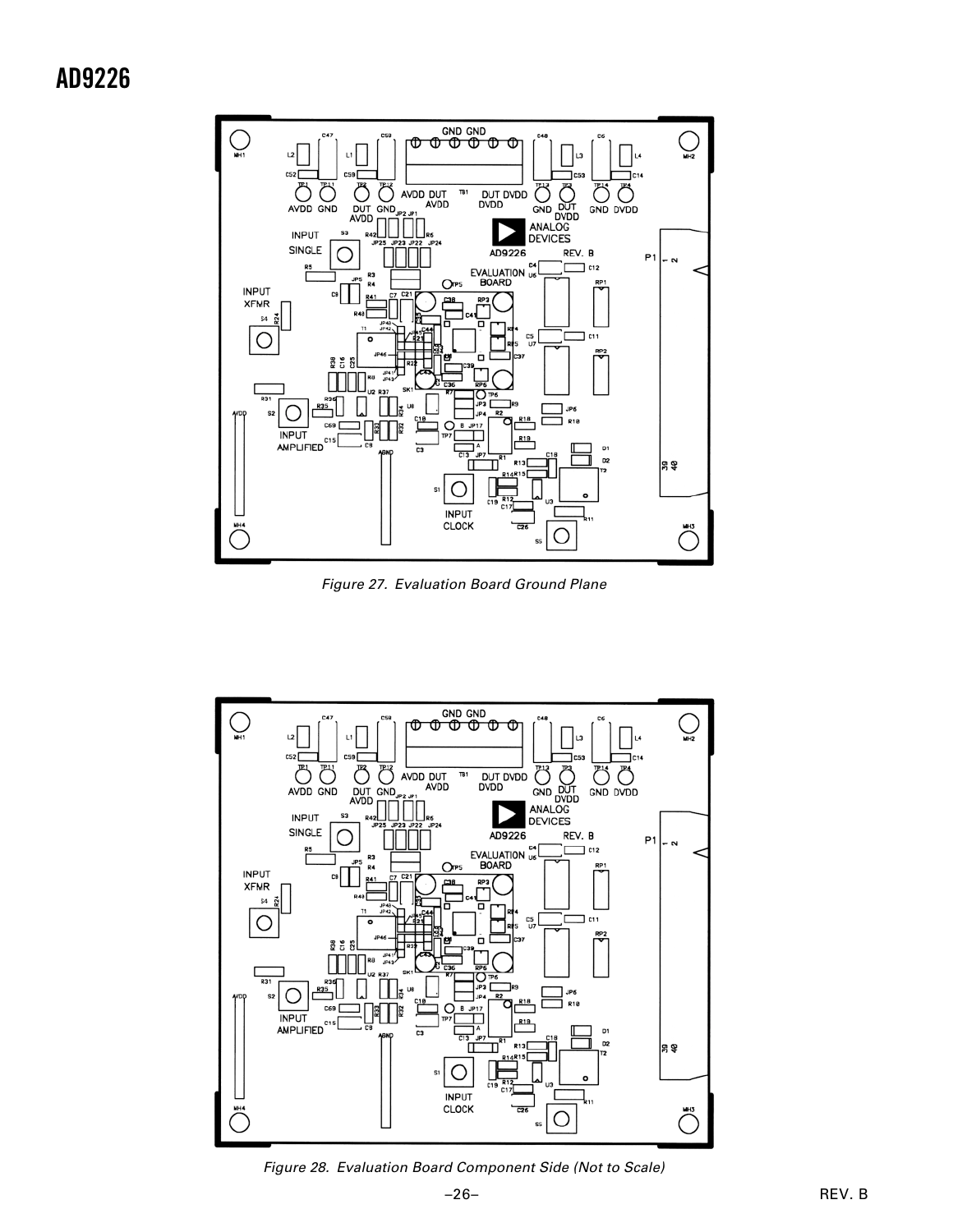

Figure 29. Evaluation Board Solder Side (Not to Scale)